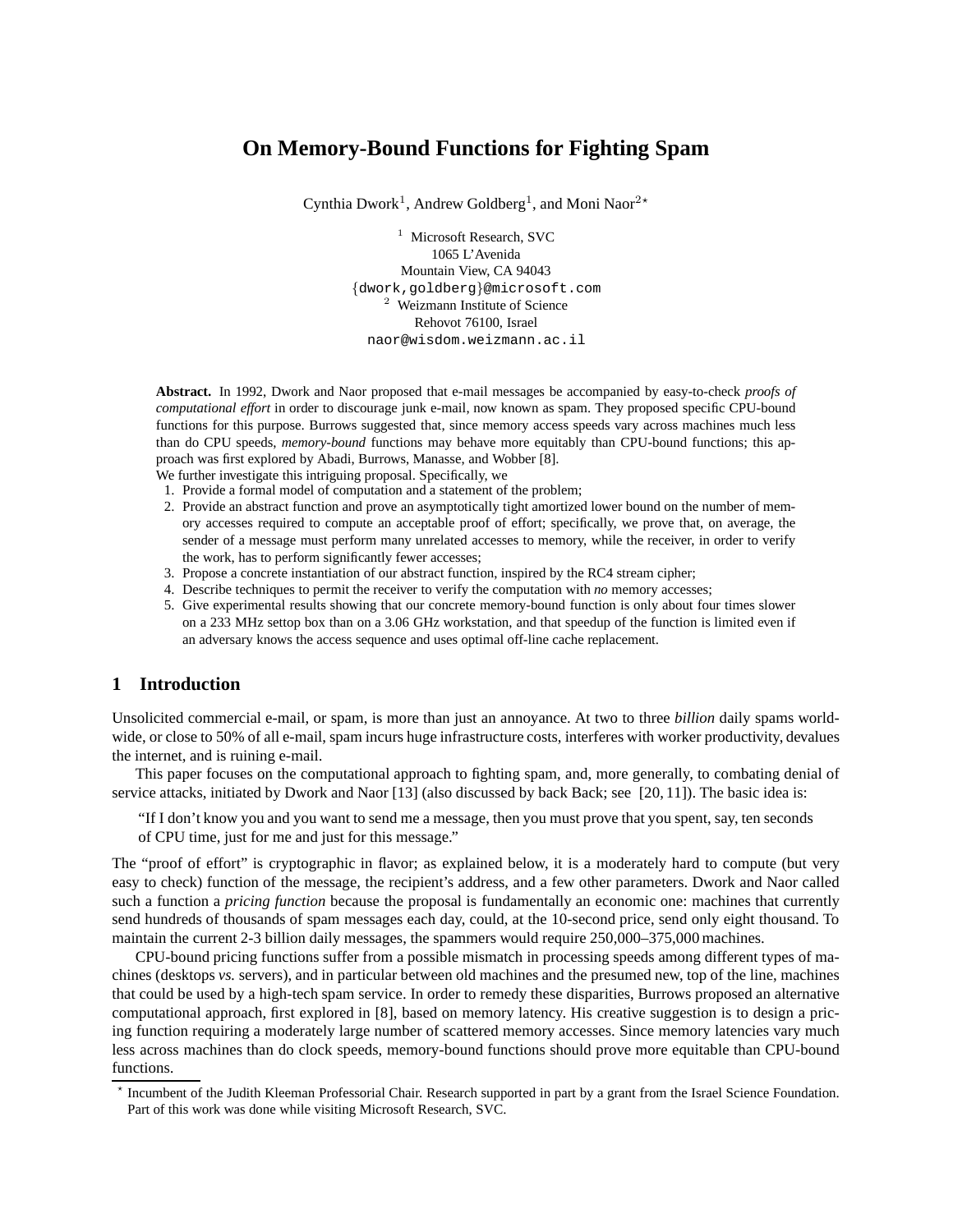*Our Contributions.* In the current paper we explore Burrows' suggestion. After reviewing the computational approach (Section 2) and formalizing the problem (Section 3), we note that the known time/space tradeoffsfor inverting one-way functions[23, 16] (where space now refers to cache) constrain the functions proposed in [8] (Section 4). We propose an abstract function, using random oracles, and give a lower bound on the amortized complexity of computing an acceptable proof of effort (Section  $5^3$ ). We suggest a very efficient concrete implementation of the abstract function, inspired by the RC4 stream cipher (Section 6). We present experimental results showing that our concrete memory-bound function is only about four times slower on a 233 MHz settop box than on 3.06 GHz workstation, and, interestingly, that speedup of the function is limited even if an adversary knows the access sequence and uses optimal off-line cache replacement (Section 7). Finally, we modify our concrete proposal to free the receiver from having to make memory accesses, with the goal of allowing small-memory devices to be protected by our computational anti-spam protocol.

# **2 Review of the Computational Approach**

In order to send a message m, software operating on behalf of the sender computes a *proof of computational effort*  $z =$  $f(m, sender, receiver, date)$  for a moderately hard to compute "pricing" function f. The message m is transmitted together with the other arguments to f and the resulting proof of effort  $z^4$ . Software operating on behalf of the receiver checks that the proof of effort has been properly computed; a missing proof can result in some user-prespecified action, such as placing the message in a special folder, marking it as spam, subjecting it to further filtering, and so on. Proof computation and verification should be performed automatically and in the background, so that the typical user e-mail experience is unchanged.

The function  $f$  is chosen so that

- 1. f is not amenable to amortization; in particular, computing  $f(m, sender, Alice, date)$  does not help in computing  $f(m, sender, Bob, date)$ . This is key to fighting spam: the function must be recomputed for each recipient (and for any other change of parameters).
- 2. There is a "hardness" parameter to vary the cost of computing  $f$ , allowing it to grow as necessary to accommodate Moore's Law.
- 3. There is an important difference in the costs of computing f and of checking f: the cost of sending a message should grow much more quickly as a function of the hardness parameter than the cost of checking that a proof of effort is correct. This allows us to keep verification very cheap, ensuring that the ability to wage a denial of service attack against a receiver is not exacerbated by the spam-fighting tool. In addition, if verification is sufficiently cheap, then it can be carried out by the receiver's mail (SMTP) server.

*Remark 1.* With the right architecture, the computational approach permits *single-pass send-and-forget* e-mail: To the sender, single-pass sender-and-forget means that the standard e-mail experience – including the routing of the e-mail message – is unchanged: the sender need only compose the message, perform the computation, and mail the results; it is not necessary to have round-trip communication with a third-party server (which may or may not be accessible); it is not necessary to have round-trip communication with the receiver or a server acting on the receiver's behalf. When the sender sends the message, he knows it will be received if the receiver checks her mail (at least, to the extent that this is known in e-mail today). To the receiver, single-pass send-and-forget means that once the message has arrived the proof of effort can be checked immediately, with a local computation, and the message can be handled accordingly, again without contacting a server which may or may not currently be accessible, and without further contact with the sender. Nothing needs to be stored pending (possible) future action on the part of the sender. To the Internet, single-pass send-and-forget means no additional load on the system.

In other words, single-pass send-and-forget means that e-mail, the killer application of the Internet, is minimally disturbed.

*Remark* 2. We briefly remark on our use of the date as an argument to the pricing function. The receiver temporarily stores valid proofs of effort. The date is used to control the amount of storage needed. When a new proof of effort,

 $3$  None of [13, 20, 11, 8] obtains a lower bound.

 $4$  Having  $m$  as an argument to the function introduces some practical difficulties in real mail systems. One can instead use the following three arguments: receiver's e-mail address, date, and a nonce. However, the intuition is more clear if we include the message.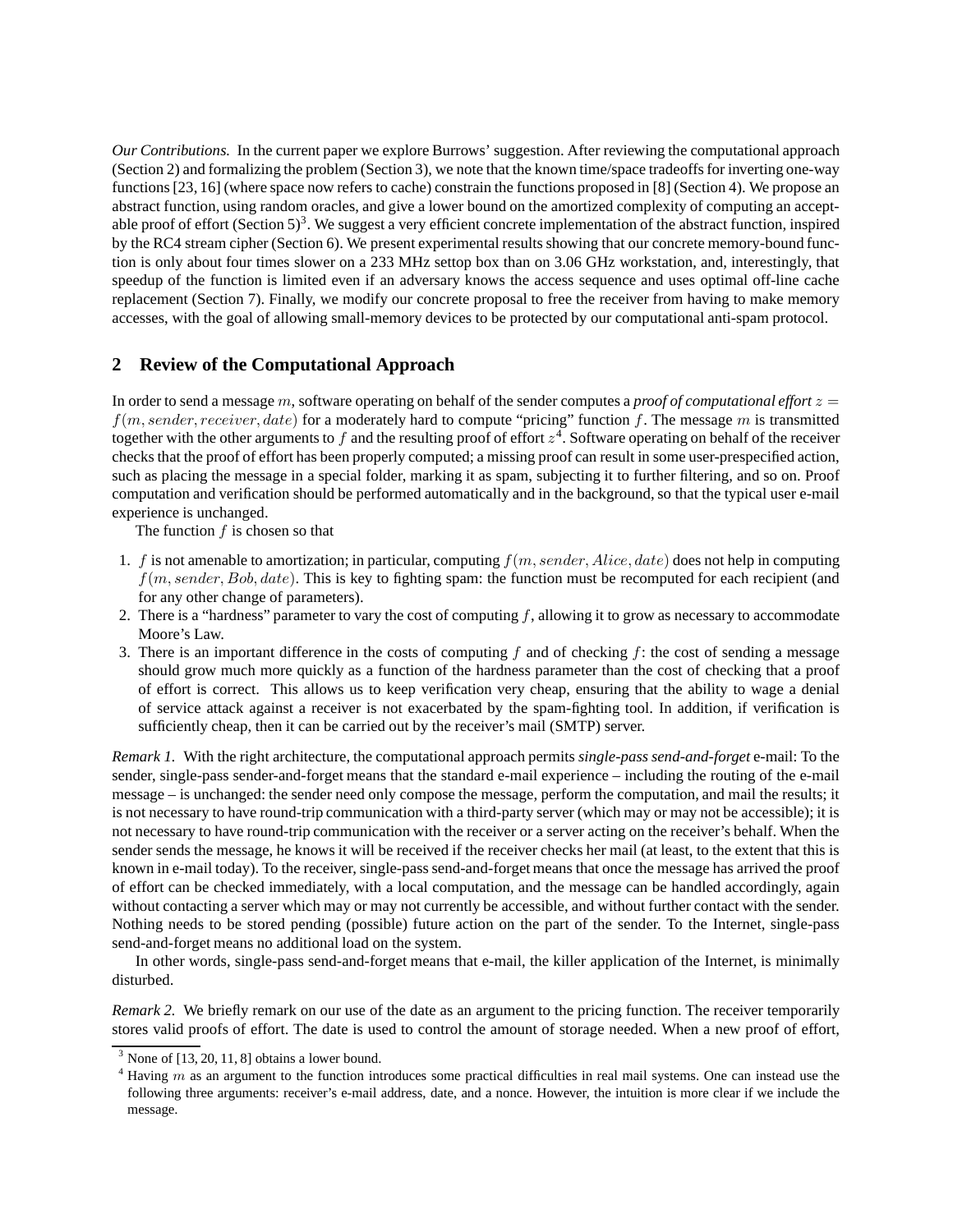together with its parameters, is received, one first checks the date: if the date is, say, over a week old, then the proof is rejected. Otherwise, the receiver checks the saved proofs of effort to see if the newly received proof is among them. If so, then the receiver rejects the message as a duplicate. Otherwise, the proof is checked for validity.

In [13], f is a forged signature in a careful weakening of the Fiat-Shamir signature scheme. Back's proposal, called *HashCash*, is based on finding hash collisions. It is currently used to control access to bulletin boards [20]; verification is particularly simple in this scheme.

# **3 Computational Model and Statement of the Problem**

The focus on memory-bound functions requires specification of certain details of a computational model not common in the theory literature. For example, in real contemporary hardware there is (at least) two kinds of space: ordinary memory (the vast majority) and *cache* – a small amount of storage on the same integrated circuit chip as the central processing unit<sup>5</sup>. Cache can be accessed roughly 100 times more quickly than ordinary memory, so the computational model needs to differentiate accordingly.In addition, when a desired value is not in cache (a *cache miss*), and an access to memory is made, a small block of adjacent words (a *cache line*), is brought into the cache simultaneously. So in some sense values nearby the desired one are brought into cache "for free". Our model is an abstraction that reflects these considerations, among others.

When arguing the security of a cryptographic scheme one must specify two things: the power of the adversary and what it means for the adversary to have succeeded in breaking the scheme. In our case defining the adversary's power is tricky, since we have to consider many possible architectures. Nevertheless, for concreteness we assume the adversary is limited to a "standard architecture" as follows:

- 1. There is a large memory, partitioned into  $m$  blocks (also called cache lines) of  $b$  bits each;
- 2. The adversary's cache is small compared to the memory. The cache contains at most s (for "space") *words*; a cache line typically contains a small number (for example, 16) of words;
- 3. Although the memory is large compared to the cache, we assume that  $m$  is still only polynomial in the largest feasible cache size s;
- 4. Each word contains w bits (commonly,  $w = 32$ );
- 5. To access a location in the memory, if a copy is not already in the cache (a *cache miss*), the contents of the block containing that location must be brought into the cache – a *fetch*; since every cache miss results in a fetch, we use these terms interchangeably;
- 6. We charge one unit for each fetch of a memory block. Thus, if two adjacent blocks are brought into cache, we charge two units (there is no discount for proximity at the block level).
- 7. Computation on data *in the cache* is essentially *free*. By not (significantly) charging the adversary for this computation, we are increasing the power of the adversary; this strengthens the lower bound.

Thus, the challenge is to design a pricing function  $f$  as described in Section 2, together with algorithms for computing and checking  $f$ , in which the costs of the algorithms are measured in terms of memory fetches and the "real" time to compute f on currently available hardware is, say, about 10 seconds (in fact,  $f$  may be parameterized, and the parameters tuned to obtain a wide range of target computation times).

The adversary's goal is to maximize its production of (message, proof of computational effort) pairs while minimizing the number of cache misses incurred. The adversary is considered to have won if it has a strategy that produces many (message, proof) pairs with an *amortized* number of fetches (per message plus proof) which is substantially less than the expected number of fetches for a single computation obtained in the analysis of the algorithm. We do not care if the messages are sensical or not.

We remark that it may be possible to defeat a memory-bound function with specific parameters by building a special-purpose architecture, such as a processor with a huge, fast, on-chip cache. However, since the computational approach to fighting spam is essentially an economic one, it is important to consider the cost of designing and building the new architecture. These issues are beyond the scope of this paper.

<sup>&</sup>lt;sup>5</sup> In fact, there are multiple levels of cache; Level 1 is on the chip.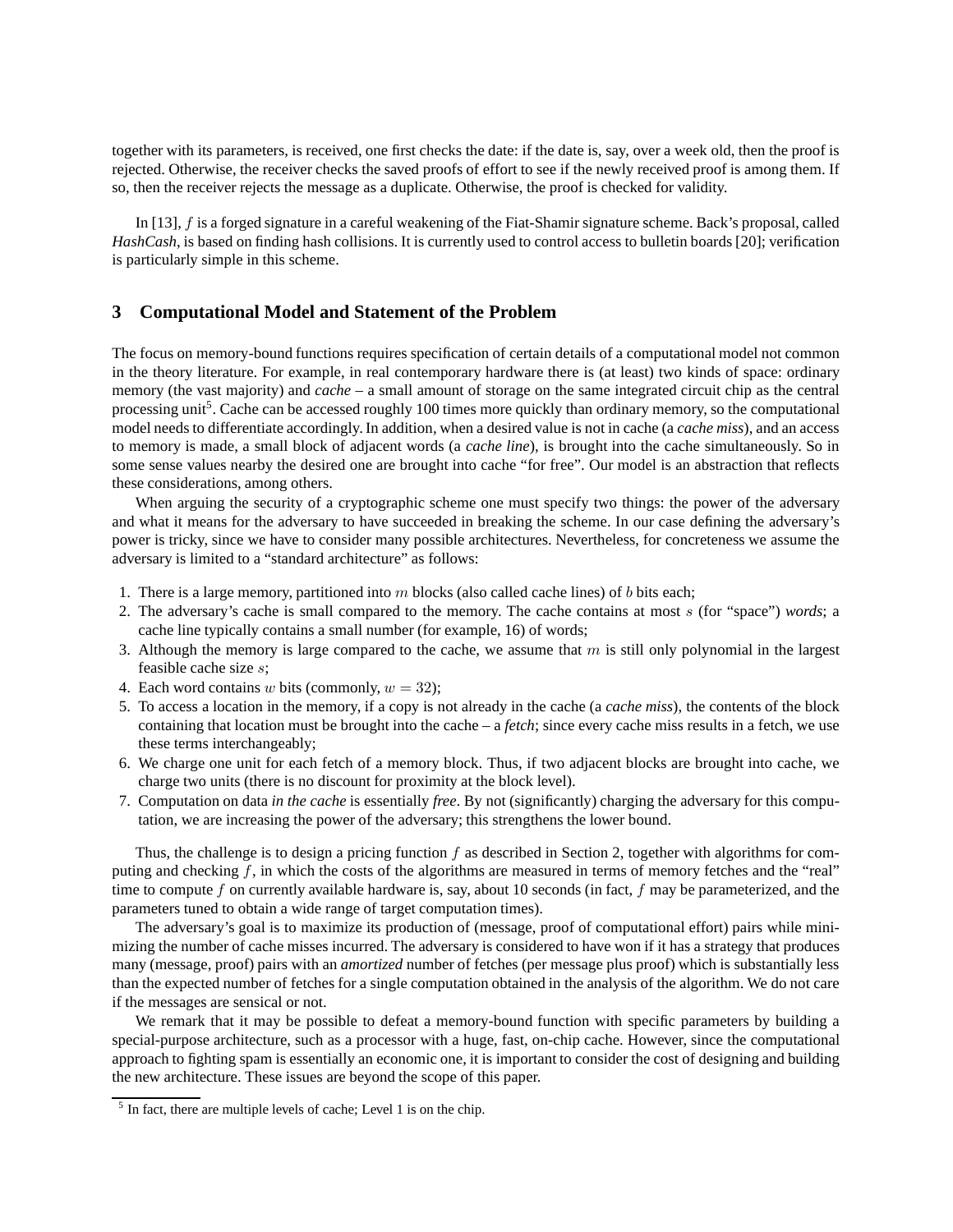# **4 Simple Suggestions and Small-Space Cryptanalyses**

In the full paper we show that pricing functions based on the following two problems can be computed with very few memory access, and hence do not solve our problem:

*Meet in the Middle.* The sender solves a partially specified instance of double encryption: Input. Two 64-bit strings x and y and 56 – k bits for each of two keys  $K_1$  and  $K_2$  (k is a hardness parameter). *Output.* 56-bit keys  $K_1$  and  $K_2$  such that  $E_{K_2}(E_{K_1}(x)) = y$ . Here, E is any keyed encryption scheme, such as DES.

*Subset Sum.* The sender solves an instance of subset sum: *Input. Random*  $2k$ *-bit numbers*  $a_1, \ldots, a_{2k}$  *and integer target*  $T$ *. Output. Subset*  $S \subseteq \{1, \ldots, 2k\}$  *such that*  $\sum_{i \in S} a_i = T \mod 2^{2k}$ *.* 

In these proceedings we confine our attention to the proposal in [8], described next.

*Easy-to-Compute Functions.* These functions are essentially iterates of a single basic "random-looking" function g. They vary in their choice of basic function. The basic function has the property that a single function inversion is more expensive than a memory look-up.

Let n and  $\ell$  be parameters and let  $g: \{0,1\}^n \longrightarrow \{0,1\}^n$ . Let  $g_0$  be the identity function and for  $i = 1 \ldots \ell$ , let the function  $g_i(x) = g(g_{i-1}(x)) \oplus i$ .

*Input.*  $y = g_{\ell}(x)$  *for some*  $x \in \{0, 1\}^n$  *and*  $\alpha$ *, a hash of the string of values*  $x, g_1(x), \ldots, g_{\ell}(x)$ *.* 

*Output.*  $x' \in g_{\ell}^{-1}(y)$  *such that the string*  $x', g_1(x'), \ldots, g_{\ell}(x')$  *hashes to*  $\alpha$ *.* 

The hope is that the best way to resolve the challenge is to build a table for  $g^{-1}$  and to work backwards from y, exploring the tree of pre-images<sup>6</sup>. Since forward computation of  $g$  is assumed to be quite easy, constructing the inverse table should require very little total time compared to the memory accesses needed to carry out the proof of effort.

The number of possible preimages for an element in the range of  $g_\ell$  is fairly large (on the order of  $\ell$ ). Intuitively, the sender must search through many of these possible preimages in order to find one that yields a path that hashes to  $\alpha$ . The total size of the tree of pre-images is on the order of  $\Theta(\ell^2)$ , so in the best case (for the memory-bound approach) the required number of cache misses would also be  $\Theta(\ell^2)$ . In contrast, verification would require *no* memory access, and  $\ell$  forward computations of g.

The limitation of this approach is that, since  $g$  can be computed (in the forward direction) with no memory accesses, there is a time/space tradeoff for *inverting* g in which no memory accesses are performed. General time-memory tradeoffs to invert one-way functions were first explored by Hellman [23], and the approach was made more rigorous by Fiat and Naor [16]. Let  $T$  be the time it will take the scheme invert g, and let  $S$  be the memory available to carry out the inversion. In the setting of memory-bound functions, the amount of memory S would be the size of the cache (we are trying to prove we don't need to go to main memory, so we are interested in what can be done when the only space available for the computation is the cache).

Let  $cpu<sub>a</sub>$  be the number of CPU cycles needed to carry out a forward computation of g: that is, the computation  $g(x)$  requires at most cpu<sub>g</sub> CPU cycles. Let  $N = 2<sup>n</sup>$  be the size of the domain of g. The tradeoff is:

$$
\mathbf{T} \cdot \mathbf{S}^2 = O(N^2) \text{cpu}_g
$$

after preprocessing (which is purely CPU-bound)<sup>7</sup>.

For the parameters in [8] we have, roughly,  $N = S/2$ , so for those functions an inversion can be computed with about four forward computations of g, without *no* memory fetches. Thus, in order to make table lookup "preferable" to inversion via the trade-off,  $cpu_g$  cannot be too small: otherwise, it would be faster to circumvent the table lookups, and resolving the computational challenge would become CPU-bound.

As clock speeds increase, it will be necessary to modify  $g$  so that it remains faster to invert  $g$  via table lookups than via the time-space tradeoff. Thus, the class of functions proposed in [8] is ultimately CPU-bound as well. However,

<sup>&</sup>lt;sup>6</sup> The root of the tree is labelled with y. A vertex at distance  $d \geq 0$  from the root having label  $z \in Range(g_{\ell-d})$  has one child labeled with each  $z' \in g^{-1}(z \oplus (\ell - d)) \in Range(g_{\ell - d - 1}).$ 

 $^7$  This is the cost of finding a single inverse. Also, the construction in [16] ensures probabilistic domain coverage. The construction is easily modified to enable the finding of *all* preimages, and to ensure that the domain is completely covered.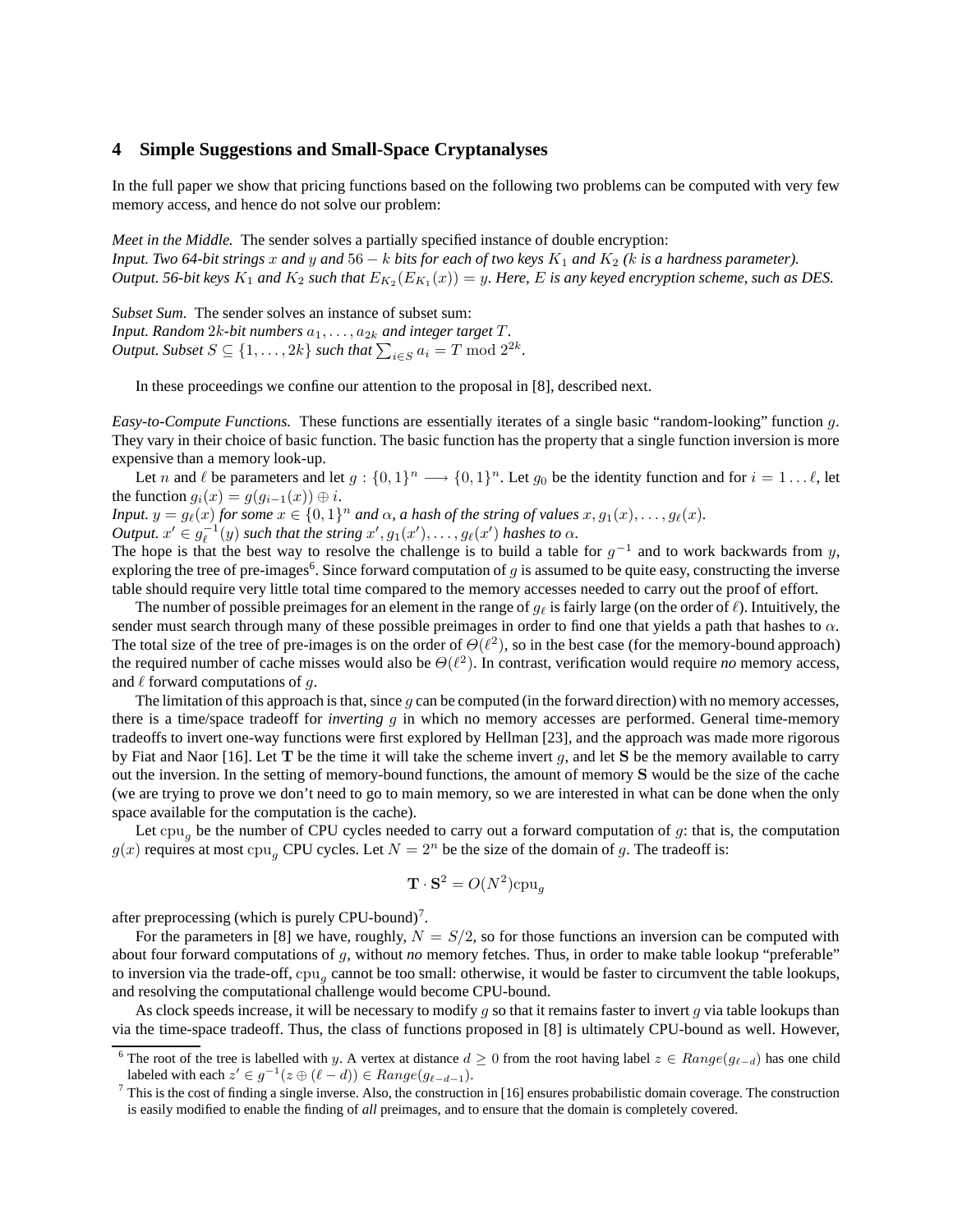the structure of these functions – the fact that challenges can be resolved using scattered memory accesses instead of CPU cycles – dampens the effect of Moore's Law: the memory-intensive solution will require less real time than the CPU-intensive solution until CPUs become very fast. Until that point, the functions of [8] are more egalitarian for the senders than purely CPU-intensive functions.

Finally, we note (1) verification costs rise exponentially as the CPU cost of the function  $cpu_g$  is altered to keep pace with Moore's Law and (2) the time/space tradeoff in [23, 16] is not tight, and any improvement to the tradeoff will mandate an increase in  $cpu_g$ . Indeed, a recent result of Oechslin improves the tradeoff by a factor of two [31].

The analysis of easy-to-compute functionssuggests basing computational challenges on functionsthat are (in some sense) *hard in both directions*.

### **5 An Abstract Function and Lower Bound on Cache Misses**

In this section we describe an "abstract" pricing function and prove a tight lower bound on the number of memory accesses that must be made in order to produce a message acceptable to the receiver, in the model defined in Section 3. The function is "abstract" in that it uses idealized hash functions, also known as random oracles. A concrete implementation is proposed in Section 6.

*Meaning of the Model and the Abstraction:* Our computational model implicitly constrains the adversary by constraining the architecture available to the adversary. Our use of random oracles for the lower bound argument similarly constrains the adversary, as there are some things it cannot compute without accessing the oracles. We see two advantages in such modelling: (i) It provides rationale to the design of algorithms such as those of Section 6, this is somewhat similar to what Luby and Rackoff [26] did for the application of Feistel Permutations in the design of DES; (ii) If there is an attack on the simplified instantiation of the algorithm of Section 6, then the model provides guidelines for modifications. Note that we assume that the arguments to the random oracle must be in cache in order to make the oracle call.

The inversion techniques of [23, 16] do not apply to truly random functions, as these have large Kolmogorov complexity (no short representation). Accordingly, our function involves a large *fixed forever* table T of truly random  $w$ -bit integers<sup>8</sup>. The table should be approximately twice as large as the largest existing caches, and will dominate the space needs of our memory-bound function.

We want to force the legitimate sender of a message to take a random walk "through  $T$ ," that is, to make a series of random accesses to T, each subsequent location determined, in part, by the contents of the current location.

Such a walk is called a *path*. The algorithm forces the sender to explore many different paths until a path with certain desired characteristics is found. We call this a *successful* path. Once a successful path has been identified, information enabling the receiver to check that a successful path has been found is sent along with the message. Verification requires work proportional to the path length, determined by a parameter  $\ell$ . Each path exploration is called a *trial*. The expected number of trials to find a successful path is  $2^e$ , where  $e$  (for "effort") is a parameter. The expected amount of work performed by the sender is proportional to  $2^e$  times the path length.

#### **5.1 Description of the Abstract Algorithm**

The algorithm uses a modifiable array A, initialized for each trial, of size  $|A|w > b$  bits (recall that b is the number of bits in a memory block, or cache line $)^9$ .

Before we present the abstract algorithm, we introduce a few hash functions  $H_0, H_1, H_2, H_3$ , of varying domains and ranges, that we model as idealized random functions (random oracles). The function  $H_0$  is only used during initialization of a path. It takes as input a message  $m$ , sender's name (or address) S, receiver's name (or address)  $R$ , and date d, together with a trial number k, and produces an array A. The function  $H_1$  takes an array A as input and produces an index c into the table T. The function  $H_2$  takes as input an array A and an element of T and produces a new array, which gets assigned to A. Finally, the function  $H_3$  is applied to an array A to produce a string of  $4w$  bits.

<sup>&</sup>lt;sup>8</sup> "Fixed forever" means fixed until new machines have bigger caches, in which case the function must be updated.

<sup>&</sup>lt;sup>9</sup> The intuition for requiring  $|A|w > b$  is that, since A cannot fit into a single memory block, it is more expensive to fetch A into cache than it is to fetch an element of  $T$  into cache.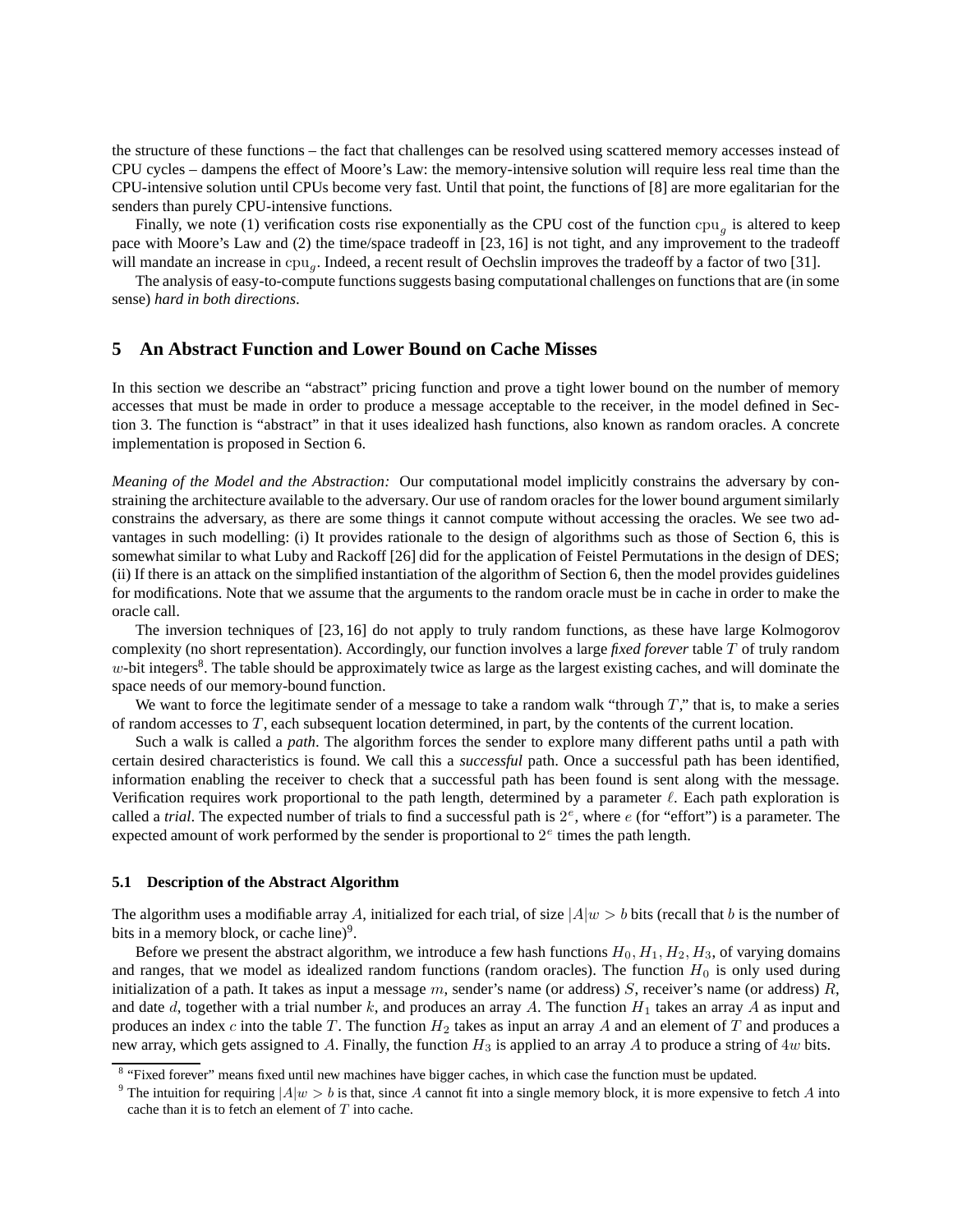A word on notation: For arrays A and T, we denote by  $|A|$  (respectively,  $|T|$ ) the number of elements in the array. Since each element is a word of w bits, the numbers of *bits* in these arrays are  $|A|w$  and  $|T|w$ , respectively. The path in a generic trial is given by:

Initialization:  $A = H_0(m, R, S, d, k)$ Main Loop: Walk for  $\ell$  steps ( $\ell$  is the path length):  $c \leftarrow H_1(A)$  $A \leftarrow H_2(A, T[c])$ 

Success occurs if after  $\ell$  steps the last  $e$  bits of  $H_3(A)$  are all zero. Path exploration is repeated for  $k = 1, 2, \ldots$  until success occurs. The information for identifying the successful path is simply all five parameters and the final  $H_3(A)$  obtained during the successful trial<sup>10</sup>.

Verification that the path is indeed successful is trivial: the verifier simply carries out the exploration of the one path and checks that success indeed occurs with the given parameters and that the reported hash value  $H_3(A)$  is correct.

The connection to Algorithm MBound, described in Section 6, will be clear: need only specify the four hash functions. To keep computation costs low in MBound, we will not invoke full-strength cryptographic functions in place of the random oracles, nor will we even modify all entries of array A at each step.

The size of A also needs consideration. If A is too small, say, a pointer into T, then the spammer can mount an attack in which many different paths (trials for either the same or different messages) can be explored at a low amortized cost, as we now informally describe. At any point, the spammer can have many different A's (that is, A's for different trials) in the cache. The spammer then fetches a memory block containing several elements of  $T$ , and advances along each path for which some element in the given memory block was needed. This allows exploitation of locality in T. Thus, intuitively, we should choose |A| sufficiently large that it is infeasible to store many different A's in the cache.

#### **5.2 Lower Bound on Cache Misses**

We now prove a lower bound on the amortized number of block transfers that any adversary constrained as described in Section 3 must incur in order to find a successful path. Specifically, we show that the *amortized* complexity (measured in the number of memory fetches per message) of the abstract algorithm is asymptotically tight.

The computation on each message must follow a specific sequence of oracle calls in order to make progress. The adversary may make any oracle calls it likes; however, to make progress on a path it must make the specified calls. *By watching an execution unfold, we can observe when paths begin, and when they make progress.* Calls to the oracle that make progress (as determined by the history) are called *progress calls*.

A path *begins* when a call  $H_0(m, S, R, d, k)$  is first made. The path is completely identified by the five parameters to  $H_0$ .

**Theorem 1.** Consider an arbitrarily long but finite execution of the adversary's program – we don't know what the program is, only that the adversary is constrained to use an architecture as described in Section 3. Under the following additional conditions, the amortized complexity of generating a proof of effort that will be accepted by a verifier is  $\Omega(2^e\ell)$ *:* 

- $-|T| \geq 2s$  *(recall that the cache contains s words of w bits each)*
- $|A|w \geq bs^{1/5}$  (recall that b is the block size, in bits).
- $\ell > 8|A|$
- The total amount of work by the spammer (measured in oracle calls) per successful path is no more than  $2^{o(w)}2^e\ell$ .
- $\ell$  *is large enough so that the spammer cannot call the oracle*  $2^{\ell}$  *times.*

*Remark* 3. First note that |A| is taken to be much larger than  $b/w$ . We already noted that if |A| is very small than a serious attack is possible. However, even if |A| is roughly  $b/w$ , it is possible to attack the algorithm by storing many copies of T under various permutations. In this case the adversary can hope to concurrently be exploring about  $\log s$ paths for which a single memory block contains the value in T needed by all log s paths. Hence, if (for some reason) it is important that  $|A| \le O(b/w)$  we can only get a lower bound of the form  $\Omega(2^e \ell / \log s)$ .

<sup>&</sup>lt;sup>10</sup> The value of  $H_3(A)$  is added to prevent the spammer from simply guessing k, which has probability  $1/2^e$  of success.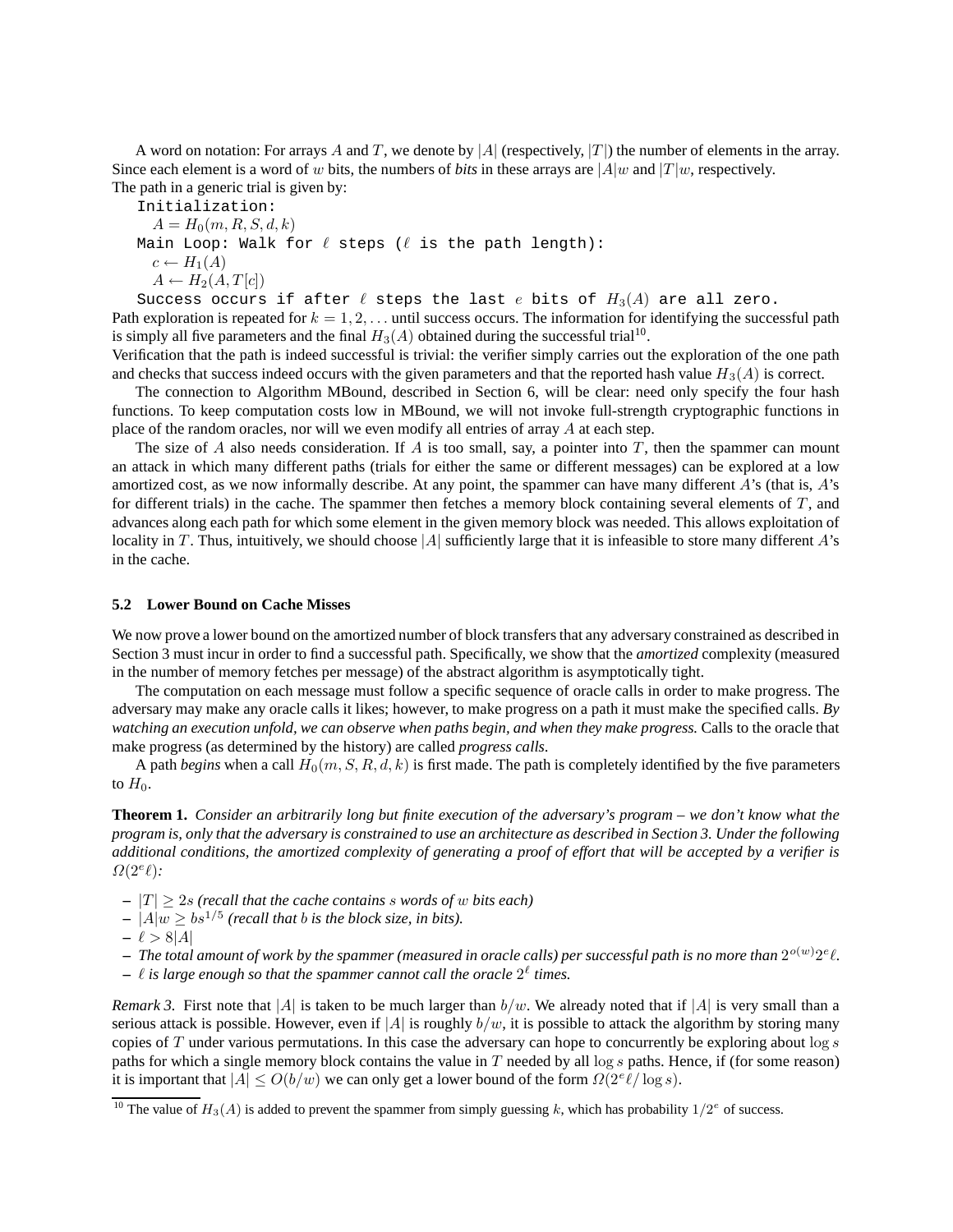*Proof.* (of Theorem 1) We start with an easy lemma regarding the number of oracle calls needed to find a successful path.

**Lemma 1.** The amortized number of calls to  $H_1$  and  $H_2$  per proof of effort that will be accepted by a verifier is  $\Omega(2^e\ell)$ .

The following lemma is a completely elementary preliminary used in our lower bound proof.

**Lemma 2.** Let  $b_1 \nldots b_m$  be independent unbiased random bits and let  $k \leq m$ . Suppose we have a system that, given a hint of length  $B < k$  (which may be based on the value of  $b_1 \ldots b_m$ ), produces a subset S of k indices and a guess of the values of  $\{b_i\,|\,i\in S\}.$  Then the probability that all  $k$  guesses are correct is at most  $2^B/2^k$ , where the probability *is over the random variables and the coin flips of the hint generation and the guessing system.*

*Proof.* Each hint yields an assignment to the indicated bits. The probability, over choice of  $b_1, \ldots, b_m$ , that the assignment is consistent with the values of the elements of S is  $2^{-k}$ . Thus on average each hint yields the correct answer with probability  $2^{B-k}$ .

We now get to the main content of the lower bound and to the key lemma (Lemma 3): We break the execution into intervals in which, we argue, the adversary is, forced to learn a large number of elements of  $T$ . That is, there will be a large number of scattered elements of T which the adversary will need in order to make progress during the interval, and very little information about these elements is in the cache at the start of the interval<sup>11</sup>.

We first motivate our definition of an interval. We want to think of each A as incompressible, since it is the output of a random function. However, if, say, this is the beginning of a path eploration, and  $A = H_0(m, S, R, d, k)$ , then it may require less space simply to list the arguments to  $H_0$ ; since our model does not charge (much) for oracle calls, the adversary incurs no penalty for this. For this reason, we will focus on the values of A only in the second half of a path. Recall that A is modified at each step of the Main Loop; intuitively, since these modifications require many elements of T, these "mature"  $A$ 's cannot be compressed. Our definition of an interval will allow us to focus on progress on paths with "mature" A's.

Let  $n = s/|A|$ ; it is helpful to think of n as the number of A's that can simultaneously fit into cache (assuming they are incompressible). A progress call is *mature* if it is the *j*th progress call of the path, for  $j > l/2$  (recall that  $l$ is the length of a path). An *interval* is defined by fixing an arbitrary starting point in an execution of the adversary's algorithm (which may involve the simultaneous exploration of many paths), and running the execution until  $8n$  mature progress calls (spread over any number of paths) have been made to oracle  $H_1$ .

**Lemma 3.** The average number of memory accesses made during an interval is  $\Omega(n)$ , where the average is taken over the choice of  $T$ , the responses of the random oracles, and the random choices made by the adversary.

It is an easy consequence of this lemma that the amortized number of memory accesses to find a successful path is  $\Omega(2^e\ell)$ . This is true since by Lemma 1, success requires an expected  $\Omega(2^e\ell)$  mature progress calls to  $H_1$ , and the number of intervals is the total number of mature progress calls to  $H_1$  during the execution, divided by  $8n$ , which is  $\Omega(2^e\ell/n)$ . (Note that we have made no attempt to optimize the constants involved.)

*Proof.* (of Lemma 3) Intuitively, the spammer's problem is that of *asymmetric communication complexity* between memory and the cache. Only the cache has access to the functions  $H_1$  and  $H_2$  (the arguments must be brought into cache in order to carry out the function calls). The goal of the (spammer's) cache is to perform *any* 8n mature progress calls. Since by definition the progress calls to  $H_1$  are calls in which the arguments have not previously been given to  $H_1$  in the current execution, we can assume the values of  $H_1$ 's responses on these calls are uniform over  $1, \ldots, |T|$ given all the information currently in the system (memory and cache contents and queries made so far). The cache must tell the memory which blocks are needed for the subsequent call to  $H_2$ . Let  $\beta$  be the average number of blocks sent by the main memory to the cache during an interval, and we assume for the sake of contradiction that  $\beta = o(n)$  (the lemma asserts that  $\beta = \Omega(n)$ ). We know that the cache sends the memory  $\beta \log m$  bits to specify the block numbers (which is by assumption  $o(n \log m)$  bits), and gets in return  $\beta b$  bits altogether from the memory. The key to the lemma

<sup>&</sup>lt;sup>11</sup> In fact, our proof will hold even if the adversary is allowed during each interval, to remember "for free" the contents of all memory locations fetched during the interval, provided that at the start of the subsequent interval the state is reduced to sw bits once again.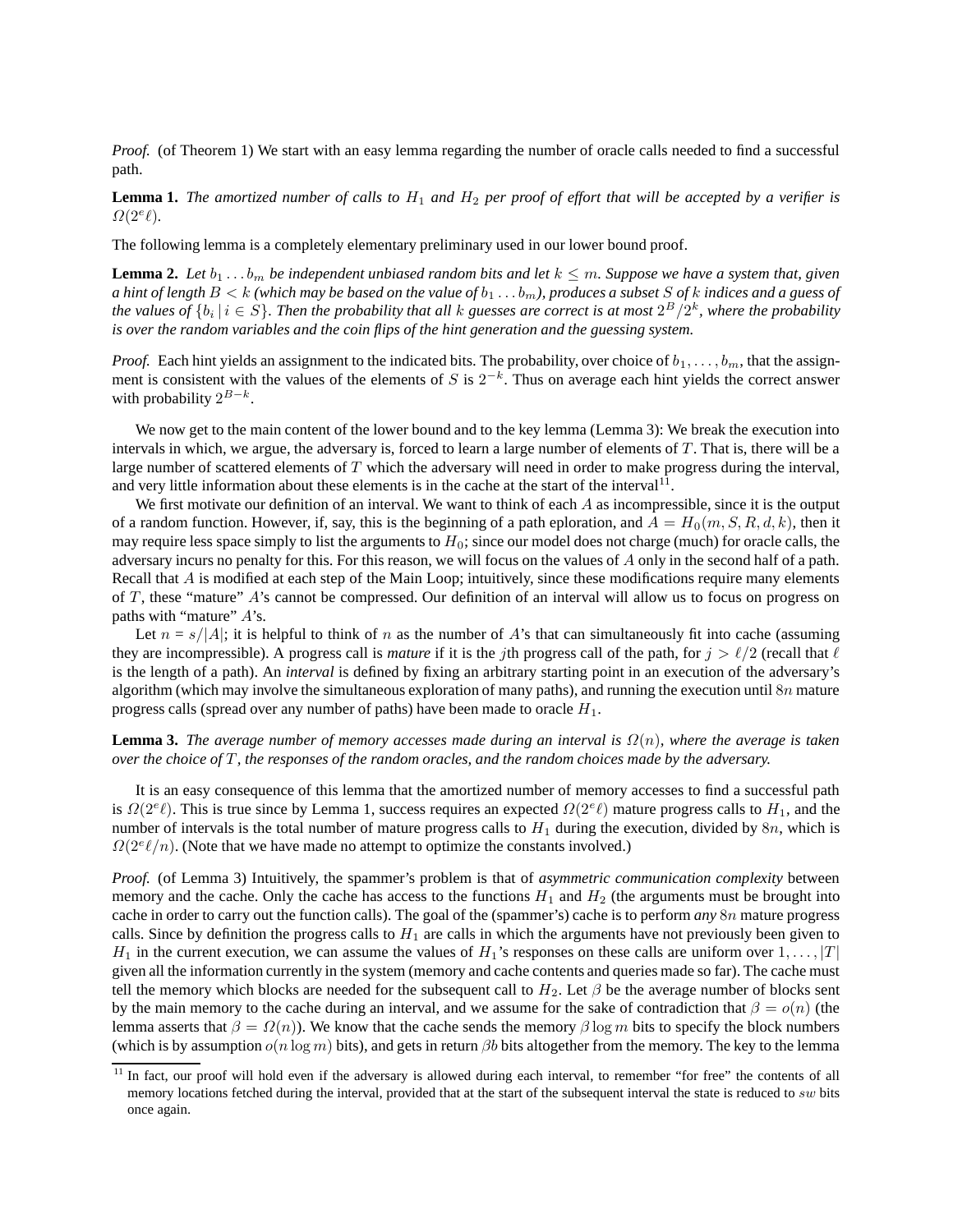is, intuitively, that the relatively few possibilities in requesting blocks by the cache imply that many different elements of T indicated by the indices returned by the  $8n$  mature calls to  $H_1$  have to be stored in the same set of blocks. We will argue that this implies that a larger than  $s$  part of  $T$  can be reconstructed from the cache contents alone, which is a contradiction given the randomness of T.

We now proceed more formally. Lemma 3 will follow from a sequence of claims. The first is that there are many entries of  $T$  for which many possible values are consistent with the cache contents at the beginning of the interval. That is, T is largely unexplored from the cache's point of view.

Claim 1. There exist  $\gamma, \delta \ge 1/2$  such that: given the cache contents at the beginning of the interval, it is expected that there exists a subset of the entries of  $T$ , called  $T'$ , of size at least  $\delta|T|$  such that for each entry  $i$  in  $T'$  there is a set  $S_i$  $of 2^{\gamma w}$  possible values for  $T[i]$  and all the  $S_i$ 's are mutually consistent with the cache contents.

*Proof.* we want to apply Sauer's Lemma to show that, given the cache content, at the start of the interval, there are many words with high entropy, *i.e.*, with lots of possibilities. We know that the cache size is s words of width w, or sw bits total. Consider an assignment to  $T$  as a binary vector of length sw.

The expected number of assignments to T consistent with a given cache content is  $2^{(|T|-s)w}$ . Each of these is described by a binary vector of length  $|T|w$ . Sauer's Lemma (described in Alon and Spencer [9]) says that in such a large collection of vectors there must be d variables (bit positions) that appear in all  $2^d$  combinations, where d satisfies  $\binom{|T|w}{(d+1)}$  $\binom{|T|w}{(d+1)} \geq 2^{(|T|-s)w}$  (more precisely  $\sum_{i=0}^{d} {\binom{|T|w}{i}} \geq 2^{(|T|-s)w}$ .) Thus, if  $s = |T|/2$  then we have that  $\binom{|T|w}{\binom{d+1}{2}}$  $\binom{|T|w}{(d+1)} \geq 2^{|T|w/2}$ . Since  $\binom{|T|w}{(d+1)}$  $\binom{|T|w}{(d+1)} \leq \left(\frac{e|T|w}{d}\right)$  $\frac{d\Gamma|w}{d}$  )<sup>d</sup> we have that  $d\log(e|T|w/d) \ge |T|w/2$  and  $d \ge 1/2|T|w$ . So for some T' of size  $1/2$  times |T| there are |T'| entries in T where the number of possibilities to the entry is at least  $2^{w/2}$  (*i.e.*,  $\gamma \geq 1/2$ ). In the sequel, we will concentrate solely on these  $|T'|$  entries. If there is a mature progress call with an element among these entries, we call this an *element to be learned*.

From now on we assume that we have cache content consistent with a large number of possibilities for  $T'$  as in the claim and use this cache configuration to show that it is possible to extract many entries of  $T'$ .

Claim 2. If the number  $\beta$  of memory accesses is  $o(n)$ , then the number of different paths on which a mature progress *call is made during an interval is at most* 3n*.*

*Proof.* When a mature progress call is made with a value A, this A can come from three sources: 1) it was stored in the cache at the start of the start of the interval; 2) it was developed from a previous call to  $H_2$  where the value of A for that call was itself stored in the cache; 3) it was developed "from scratch" *i.e.*, all (at least  $\ell/2$ ) points on the path are computed during the interval. Given an execution it is easy to classify each progress call into one of these three types. Consider first all the calls of types (1) and (2), that is, calls where at least one point on the path is not accessed in  $H_1$ in the interval. Suppose that there are at least  $2n$  of them, so that at on at least  $2n$  different paths calls of types (1) or (2) are made. Let's examine the first calls to  $H_1$  in on all the paths for which the preceding call to  $H_2$  is not present. Together, the inputs to these calls require at least  $2n|A|w$  bits of information. Since the cache holds only  $n|A|w$  bits and the A's are incompressible (from the randomness of  $H_2$ ), for the algorithm to have non-negligible probability of being correct it must obtain at least  $n|A|w$  bits from memory during the interval. Since  $|A|w > b$  (where b is the block size in bits), this means at least  $\Omega(n)$  memory accesses, contradicting the assumption that  $\beta = o(n)$ .

Consider now type (3) progress calls, *i.e.*, calls on paths that are explored from scratch during the interval. Since a mature progress call requires that  $\ell/2$  calls have been made to  $H_2$  (in bringing the path to maturity), it follows that the values stored in the locations of T appearing as arguments in these calls must be known during the interval. However, we argued in Claim 1 that a large part (in fact, half) of  $T$ , called  $T'$ , is missing almost fully from the cache. Suppose there are n paths of type (3), requiring together  $n\ell/2$  accessses to T. There are two possibilities: Either the total number of elements of T' accessed in these  $n\ell/2$  accesses to T exceeds  $|T'|/2$ , or not. If this number exceeds  $|T'|/2$ , then we need to retrieve  $\Omega(|T'|w\gamma/2b)$ , which is greater than  $\Omega(n)$ , blocks of memory (by information theory). If this number is less than  $|T'|/2$ , then the adversary has witnessed an unlikely event: All the elements accessed in the length  $\ell/2$  prefixes of the n paths fall into a set of size at most  $|T| - |T'| + |T'|/2 \leq 3|T|/4$ . Fix such a set. The probability of this event is  $(3/4)^{n\ell/2}$ . There are at most  $2^{|T|}$  such sets. Suppose that the spammer has examined z paths. Then the probability that in these z paths there is such an *n*-collection is multiplied by  $\binom{z}{n}$ . Given that we assumed that  $2^{\ell}$  is not a feasible number for the adversary we know that  $ln \gg |T|$  and we get that  $\binom{z}{n} \cdot 2^{|T|}$  is  $\ll (4/3)^{n\ell/2}$ . So with high probability the spammer cannot find  $n$  such paths.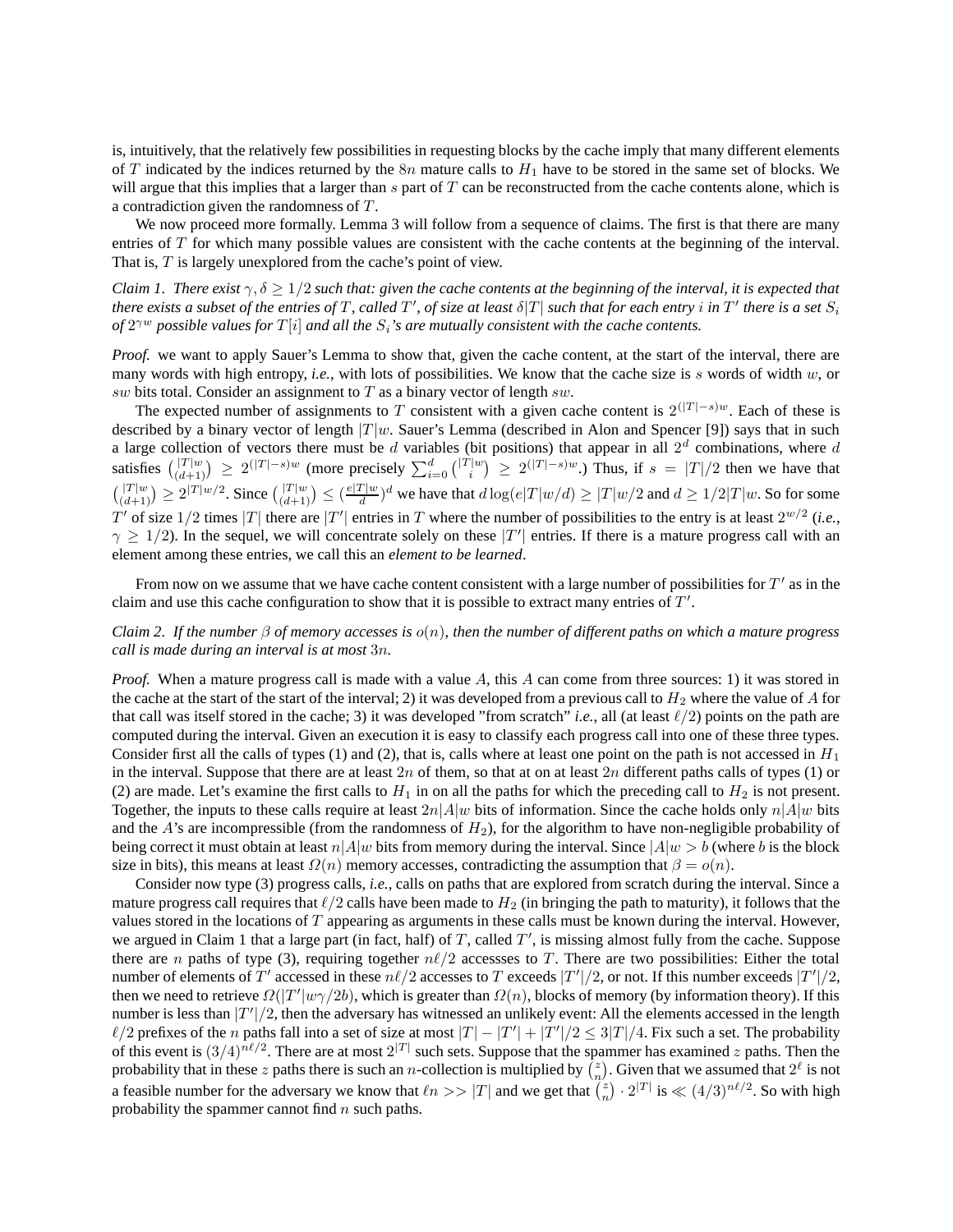So we have at most 2n paths of types (1) and (2) combined, and at most n paths of type (3), for a total of at most 3n paths.

It therefore follows that in a typical interval there are at least  $8n - 3n = 5n$  pairs of consecutive mature progress calls to  $H_1$  on a common path. Thus, for example, one path may experience  $5n + 1$  mature progress calls, or each of n paths may experience at least 6 mature progress calls, or something in between. Each such pair of calls to  $H_1$  is separated by a call to  $H_2$  which requires the contents of the location of T specified by the first  $H_1$  call in the pair. It is these interstitial calls to  $H_2$  that are of interest to us: because their preceding calls to  $H_1$  first occur during the interval, and  $H_1$  is random, it cannot be known at the start of the interval which elements of T will be needed as arguments to these calls to  $H_2$ . Intuitively, the adversary *must* go to main memory to find an expected  $(|T| - s)/|T| > 1/2$  of them.

Claim 3. In a typical interval there are at least 5n pairs of consecutive mature progress calls to  $H_1$  on a common *path. Thus there are also* 5*n pairs of calls to*  $H_1$  *and then to*  $H_2$  *on the same path.* 

Consider the set of 8n-tuples over  $\{1, \ldots, |T|\}$  as the set of possible answers  $H_1$  returns on the mature progress calls in the interval; there are  $|T|^{8n}$  such tuples. Fix all other random choices: the value of T, the previous calls to  $H_1$ and  $H_2$  and the random tape of the spammer). The spammer's behavior in an interval is now determined solely by this 8*n*-tuple. If the spammer can defeat our algorithm, then, for some fixed  $\epsilon > 0$ , the spammer completes the interval retrieving at most 2β blocks with at least probability, over the choice of 8n-tuple. Call these tuples the *good* ones. By Markov's inequality, for at least half of these good 8n-tuples the spammer retrieves at least  $\beta$  blocks. We first claim that in most of those tuples the spammer goes frequently into  $H_2$  with values  $T[i]$  where  $i \in T'$ .

Claim 4. Let  $T'$  be any subset of the entries of  $T$  of size at least  $\delta n$ . Consider the set of good 8n-tuples over  $\{1,\ldots,|T|\}$  as the set of possible answers  $H_1$ . Then except for at most an exponential in n fraction of them the *spammer must use an entry in* T 0 *for a call to at* H<sup>2</sup> *least* n *times during an interval.*

*Proof.* By definition, an interval contains  $8n$  mature progress calls to  $H_1$ , and we argued in Claim 2 that these occur in at most 3n paths. When the spammer calls  $H_1$  and gets a value c, there is probability at least  $\delta = 1/2$  that this c is in T'. The spammer may decide to pursue this c (that is, to try to learn  $T[c]$ ) in this interval or not. If he decides not to pursue it, then the current path will make no further progress in the interval. This can happen at most  $3n$  times (since there are at most 3n paths of interest). Therefore, if  $(\delta 8n) - 3n \ge n$  then we get that at least n (not necessarily distinct) values of  $T'$  have to be retrieved from main memory during the interval for the subsequent call to  $H_2$ .

Claim 5. Suppose that we have subset X of size x of entries in T. Then the probability over  $H_1$  that a 8n-tuple *contains more than*  $n/2$  *entries in* X *is at most*  $(2^8x/|T|)^{n/2}$ *.* 

*Proof.* This is by simple computation: for a fixed set of  $n/2$  entries out of the 8n this probability is  $(x/|T|)^{n/2}$  and there are at most  $\binom{8n}{n/2} \leq 2^{8n/2}$  such subsets.

Claim 6. Suppose that we have a collection of good 8n-tuples and we want to cover at least x values in  $T'$  using only a few members of the collection, say  $2x/n$  (assume that the collection is at least that large). If this is impossible then there is a set  $X \subset T'$  of size x such that every member of the collection has at least  $n/2$  entries in X.

*Proof.* We prove the contrapositive. If there is no set  $X \subset T'$  of size x such that *every* member of the collection has at least  $n/2$  entries in X, then we can build a large coverage in a greedy manner, each time adding at least  $n/2$  new entries in  $T'$ . At any point during the process the union X of all tuples we added should be of size less than x and hence there should be a tuple in the collection with  $n/2$  entries in  $T'$  but not in X. So after  $2x/n$  steps we have covered x entries of  $T'$ .

The idea for deriving the contradiction to the fact that only  $\beta = o(n)$  blocks are brought from memory to cache is that there should be many good 8n-tuples that share the same set of blocks (that is, by retrieving one set of blocks all elements appearing in many good  $8n$ -tuples can be reconstructed in the cache). In fact, since the memory size is  $m$ , a  $1/{\binom{m}{2\beta}}$  fraction of them share the same set of blocks (the factor of 2 comes from the definition of a good 8n-tuple). Consider such a collection and suppose that there are  $2x/n$  tuples in this collection whose union covers x entries in T'. Then the "memory" can use these  $2x/n$  tuples to transfer the value of x entries in T' by sending the  $2\beta b$  bits describing the content of the common blocks and in addition for each tuple in the cover: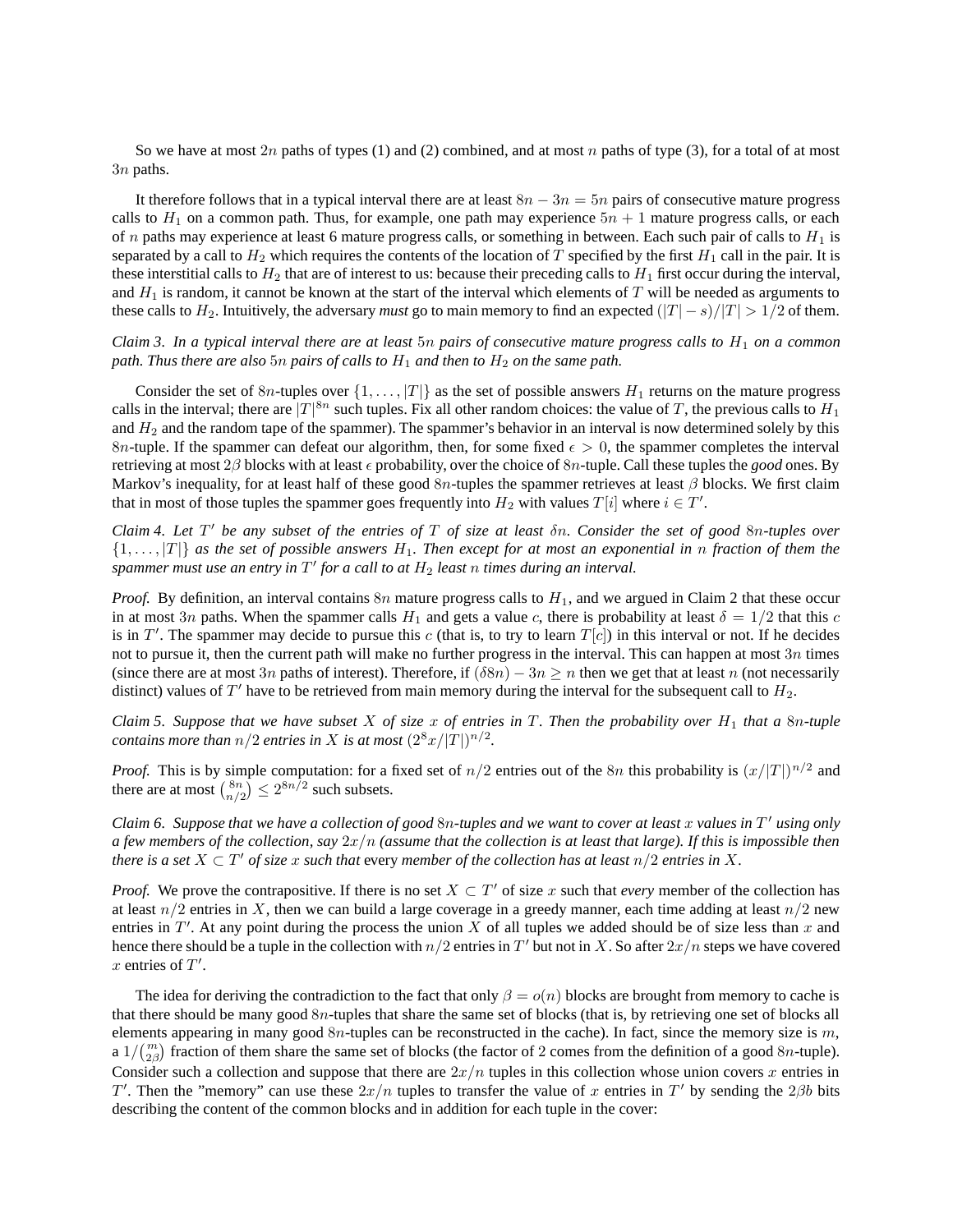- 1. Specifying the 8*n*-tuple: this takes  $8n \log |T|$  bits.
- 2. Specifying which calls to  $H_2$  in the execution have the correct parameters (there may be some "bogus" calls to  $H_2$  in which the wrong values for elements of T are used as parameters). If the interval contains z calls to  $H_2$  then this takes  $\log {z \choose n/2}$  bits which is  $O(n \log z)$ .

So altogether it suffices for  $2\beta b + 16x \log |T| + 2x \log z$  bits to be sent from the memory to the cache. In return, the cache learns  $\gamma w$  bits for each of x entries in T', or  $x\gamma w$  bits altogether. To derive the contradiction, since w was taken to be much larger than  $\log |T|$  and  $2^{w/2}$  much larger than the amortized number of oracle calls per interval,  $\log z$  is much smaller than w and we only have to worry about the  $2\beta b$  term.

Assume that  $\beta \leq 1/20n = s/20|A|$  and, for simplicity that m, the memory size is  $|T|^2$  (recall that in our model m is polynomial in s, and in our theorem  $|T| = \Theta(s)$ . Set  $x = 4\beta b/w$ . Of all good tuples, pick the largest collection agreeing with a set of  $\beta$  blocks, *i.e.*, consisting of at least a  $1/\binom{T^2}{\beta}$  $\binom{n}{\beta}$  fraction of the good tuples. We now claim that this collection has  $2x/n$  8n-tuples whose union is of size at least x (this will be sufficient for a contradiction).

Suppose that this is not the case and the  $2x/n$  tuples covering x do not exist. Then as we have seen above in Claim 6 there is a set X of size x where each tuple in the collection has at least  $n/2$  entries in X. But we know from Claim 5 that the fraction (among all tuples) of such a collection can be at most  $(2^8x/|T|)^{n/2}$ . Taking into account  $\epsilon$  (the faction of all tuples that are good) we must compare  $((2^8x/|T|)^{n/2})(1/\epsilon)$  to  $1/(\frac{T^2}{2\beta})$  $\binom{T^2}{2\beta}$  and if the latter is larger we know that the collection is too large to be compressed into X. For simplicity take  $\epsilon = 1$ . Indeed

$$
\frac{(2^8x/|T|)^{n/2}}{\binom{T^2}{2\beta}} = \frac{(2^8x)^{n/2}}{T^{n/2-4\beta}}
$$

taking logs we get that we need to compare  $\log 2^8 x$  and  $(\log T) \frac{n-4\beta}{n} = (\log T) \frac{s/|A| - 4s/20|A|}{s/|A|} = (\log T) \frac{4}{5}$ . But since  $x = 4\beta b/w = 4sb/(20|A|w)$  and  $|A| \geq s^{1/5}b/w$  we get that  $x \leq 1/5s^{4/5}$  and indeed  $8 + \log x$  is smaller than  $4/5 \log |T|$ .

This concludes the proofs of Lemma 3 and Theorem 1

# **6 A Concrete Proposal**

In this section we describe a concrete implementation of the abstract algorithm of Section 5, which we call Algorithm MBound. As in the abstract algorithm, our function involves a large *fixed forever* array T, now of  $2^{22}$  truly random 32-bit integers<sup>12</sup>. In terms of the parameters of Section 5, we have  $|T| = 2^{22}$  and  $w = 32$ . This array requires 16 MB and dominates the space needs of our memory-bound function, which requires less than 18 MB total space.<sup>13</sup> The algorithm requires in addition a fixed-forever truly random array  $A_0$  containing 256 32-bit words.  $A_0$  is used in the definition of  $H_0$ . Note that  $A_0$  is incompressible.

#### **6.1 Description of MBound**

Our proposal was inspired by the (alleged) RC4 pseudo-random generator (see, *e.g.*, the descriptions of RC4 in [18, 27, 29]).

*Description of*  $H_0$ . Recall that we have a fixed-forever array  $A_0$  of 256 truly random 32-bit words. At the start of the kth trial, we compute  $A = H_0(m, S, R, d, k)$  by first computing (using strong cryptography) a 256-word mask and then XORing  $A_0$  together with the mask. Here is one way to define  $H_0$ :

1. Let  $\alpha_k = h(m, S, R, d, k)$  ( $|\alpha_k| = 128$ ), for a cryptographically strong hash function h such as, say, SHA-1.

 $\frac{12}{12}$  "Fixed forever" means fixed until new machines have bigger caches, in which case the function must be updated.

 $13$  To send mail, a machine must be able to handle a program of this size.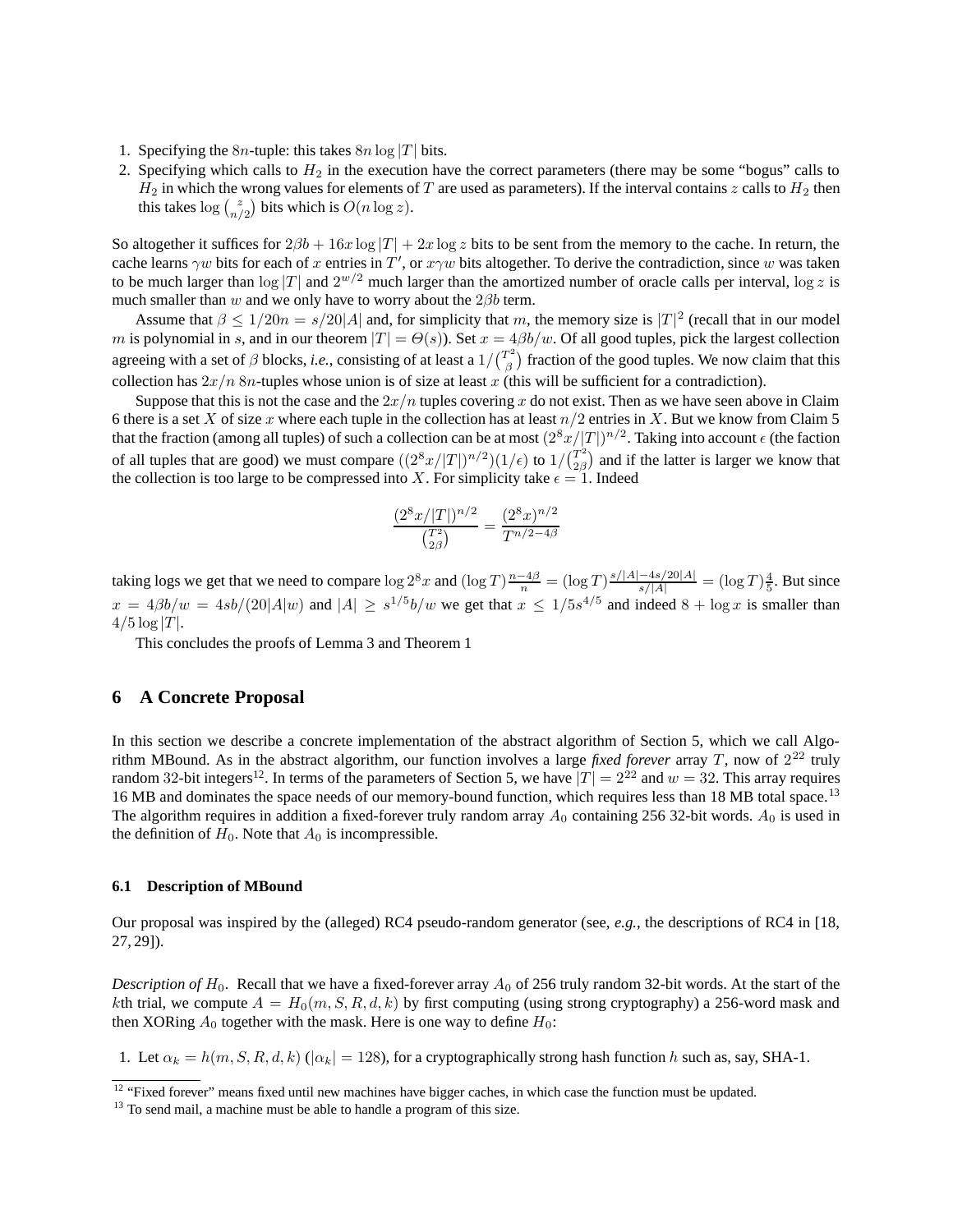2. Let  $\eta(\alpha_k)$  be the  $2^{13}$ -bit string obtained by *concatenating* the  $2^7$ -bit  $\alpha_k$  with itself  $2^6$  times<sup>14</sup>. Treating the array A as a  $2^{13}$ -bit string (by concatenating its entries in row-major order), we let  $A = A_0 \oplus \eta(\alpha_k)$ . Note that, unlike in the case of RC4, our array A is *not* a permutation of elements {1, 2, . . . , 256}, and its entries are 32 bits, rather than 8 bits.

We initialize c, the *current* location in  $T$ , to be the last 22 bits of  $A$  (when  $A$  is viewed as a bit string). In the sequel, whenever we say  $A[i]$  we mean  $A[i \mod 2^8]$ ; similarly, by  $T[c]$  we mean  $T[c \mod 2^{22}]$ .

The path in a generic trial is given by: Initialize Indices:  $i = 0; j = 0$ Walk for  $\ell$  steps ( $\ell$  is the path length):  $i = i + 1$  $j = j + A[i]$  $A[i] = A[i] + T[c]$  $A[i] = RightCyclicShift(A[i], 11)$  (shift forces all 32 bits into play)  $Swap(A[i], A[j])$  $c = T[c] \oplus A[A[i] + A[i]]$ Success occurs if the last  $e$  bits of  $h(A)$  are all 0.

In the last line, the hash function  $h$  can again be SHA-1. It is applied to  $A$ , treated as a bit string.

The principal difference with the RC4 pseudo-random generator is in the use of  $T$ : bits from  $T$  are fed into MBound's pseudo-random generation procedure, both in the modification of  $\tilde{A}$  and in the updating of  $c$ .

In terms of the abstract function, we can tease our proposal apart to obtain, *roughly*:

*Description of*  $H_1$  *(updates c, leaves A unchanged).* The function  $H_1$  is essentially

 $i = i + 1$  $j = j + A[i]$  $v = A[i] + T[c]$  (*v* is a temporary variable)  $v = RightCyclicShift(v, 11)$  $c = T[c] \oplus A[A[j] + v]$ 

*Description of*  $H_2$  *(updates A).*  $A[i] = A[i] + T[c]$  $A[i] = RightCyclicShift(A[i], 11)$  $Swap(A[i], A[j])$ 

*Description of*  $H_3$ . The hash function  $H_3(A)$  is simply some cryptographically strong hash function with 128 bits of output, such as SHA-1.

This all but completes the description of Algorithm MBound and its connection to our abstract function; it remains to choose the parameters.

#### **6.2 Parameters for MBound**

We can define the computational puzzle solved by the sender as follows.

**Input.** A message m, a sender's alias S, a receiver's alias R, a time t, the table T and the auxiliary table  $A_0$ .

**Output.**  $m, S, R, d, i$  and  $\alpha$  such that  $1 \leq i \leq 2e$  and the *i*th path (that is, the path with trial number  $k = i$ ), is successful and  $\alpha$  is the result of hashing the final value of A in the successful path.

<sup>&</sup>lt;sup>14</sup> The reason we concatenate the string in order to generate  $\eta(\alpha_k)$ , rather than generate a cryptographically strong string of length  $2^{13}$  is to save CPU cycles - this is an operation that is done many times and if each bit of  $\eta(\alpha_k)$  is strong it could make the scheme CPU bound.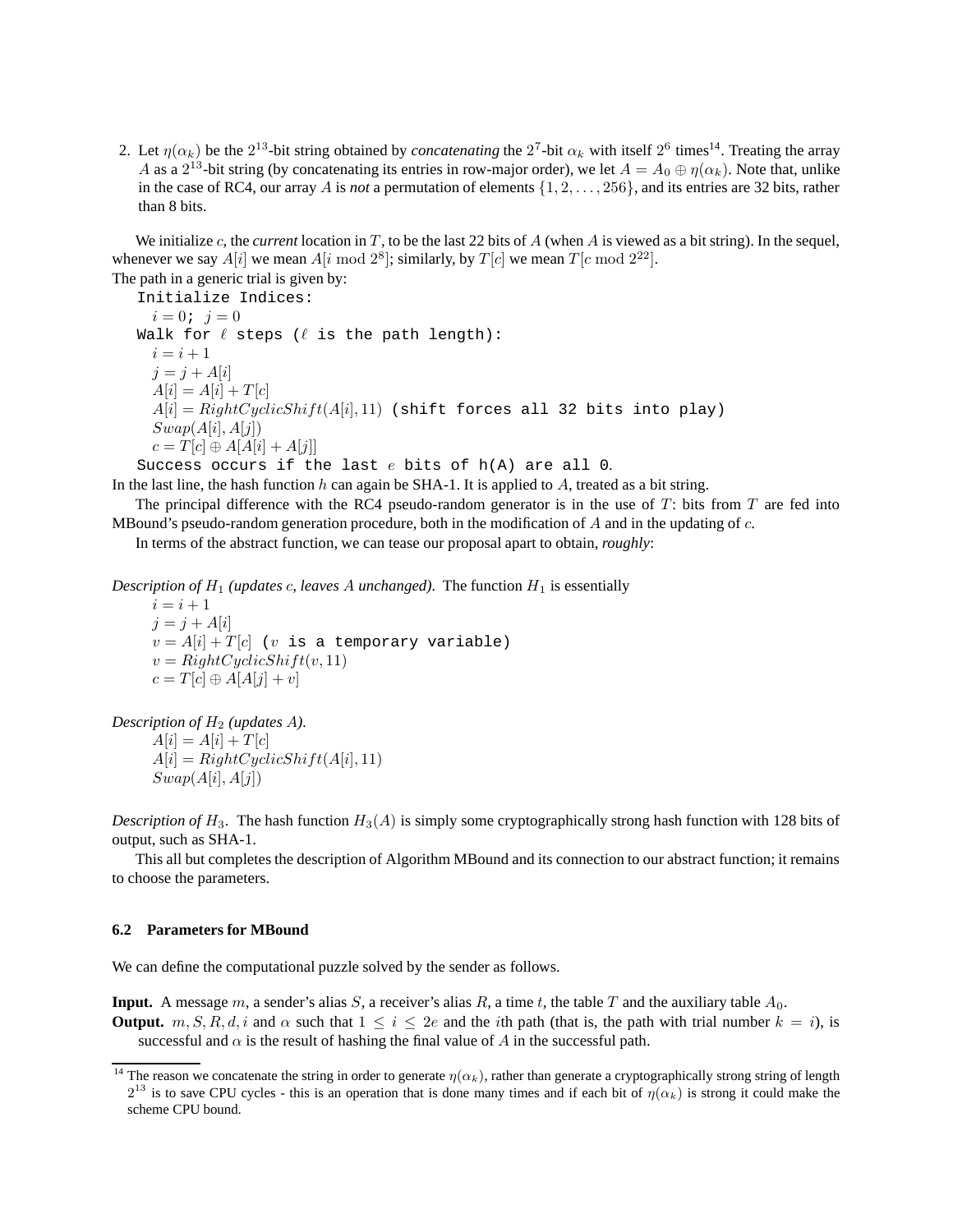If  $i > 2^{2e}$ , the receiver rejects the message (with overwhelming probability one of the first  $2^{2e}$  trials should be successful).

To be specific in the following analysis, we make several assumptions. These assumptions are reasonable for current technology, and our analysis is sufficiently robust to tolerate substantial changes in many of these parameters. Let P be the desired expected time for computing the proof of effort and let  $\tau$  be the memory latency. We assume that P is 10 seconds and  $\tau$  is .2 microseconds. We also assume that the maximum size of the fast cache is 8 MB and that cache lines (memory blocks) are 64 bytes wide (so blocks contain  $b = 512$  bits).

The output conditions ensure that for a random starting point, the probability of a successful output is  $1/2^e$ . The expected number of walks to be checked is  $2^e$ . Therefore the expected value of P is

$$
E[P] = 2^e \cdot \ell \cdot \tau.
$$

The cost of verification by the receiver is essentially  $\ell$  cache misses, by following the right path. (In Section 8 we discuss how to reduce or eliminate these cache misses.)

We have not yet set the values for  $e$  and  $\ell$ . Choosing one of these parameters forces the value of the other one. Consider the choice of e: one possibility might be to make e very large, and the paths short, say, even of length 1. This would make verification extremely cheap. However, while the good sender will explore the paths sequentially, a cheating sender may try several paths in parallel, hoping to exploit locality by batching several accesses to T, one from each of these parallel explorations. In addition, A changes slowly, and to get to the point in which many "mature" values of  $A$  cannot be compressed requires that many entries of  $A$  have been modified. For our concrete proposal, therefore, we let  $\ell = 2048$ . Then  $2^e = P/\ell \tau = 10/(2048 * 2 * 10^{-7}) \approx 24,414$ .

# **7 Experimental Results**

In this section we describe several experiments aimed at establishing practicality of our approach and verifying it experimentally. First we compare our memory-bound function performance to that of the CPU-intensive HashCash function [20] on a variety of computer architectures. We confirm that the memory-bound function performance is significantly more platform-independent. We also measure the solution-to-verification time ratio of our function. Then we run simulations showing how the number of cache misses during the execution of our memory-bound function depends on the cache size and the cache replacement strategy. We observe that even if an adversary knows future accesses, this does not help much unless the cache size is close to the size of  $T$ . Finally, we study how the running time depends on the size of the big array  $T$ .

#### **7.1 Different Architectures**

| name                                                          | class       | model                                             |                                    | processor CPU clock | <sub>OS</sub> |  |
|---------------------------------------------------------------|-------------|---------------------------------------------------|------------------------------------|---------------------|---------------|--|
| P4-3060                                                       | workstation | DELL XW8000                                       | Intel Pentium 4 3.06 Ghz           |                     | Linux         |  |
| P <sub>4</sub> -2000                                          | desktop     | Compaq Evo W6000                                  | Intel Pentium 4 2.0 Ghz Windows XP |                     |               |  |
| P3-1200                                                       | laptop      | DELL Latitude C610                                | Intel Pentium $3M$ 1.2 Ghz         |                     | Windows XP    |  |
| P3-1000                                                       | desktop     | Compaq DeskPro EN                                 | Intel Pentium 3 1.0 Mhz Windows XP |                     |               |  |
| Mac-1000 desktop                                              |             | Power Mac G4                                      | PowerPC G4 1000 Mhz                |                     | <b>OSX</b>    |  |
| P3-933                                                        | desktop     | DELL Dimension 4100                               | Intel Pentium 3 933 Mhz            |                     | Linux         |  |
| <b>SUN-900</b>                                                | server      | SUN Ultra 60                                      | UlraSPARC $III+900$ Mhz            |                     | Solaris       |  |
| <b>SUN-450</b>                                                | server      | SUN Ultra 60                                      | UlraSPARC II 450 Mhz               |                     | Solaris       |  |
| P <sub>2</sub> -266                                           | laptop      | Compaq Armada 7800                                | Intel Pentium 2 266 Mhz Windows 98 |                     |               |  |
| $S-233$                                                       | settop      | GCT-AllWell STB3036N Nat. Semi. Geode GX1 233 Mhz |                                    |                     | Linux         |  |
| <b>Table 1.</b> Computational Platforms, sorted by CPU speed. |             |                                                   |                                    |                     |               |  |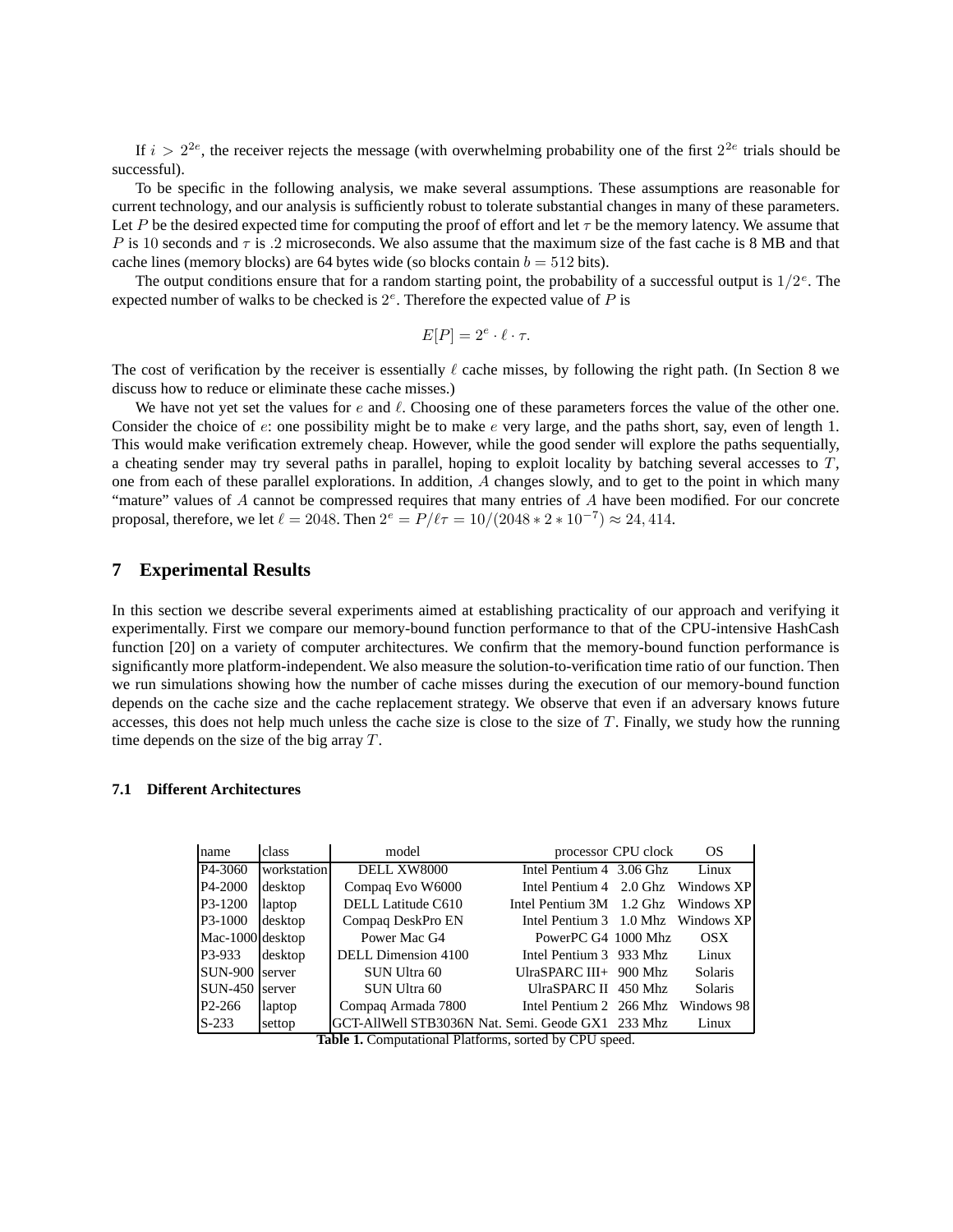|                      |        | machine L2 cache L2 line memory |
|----------------------|--------|---------------------------------|
| P <sub>4</sub> -3060 |        | 256 KB 128 bytes 4 GB           |
| P4-2000              |        | 256 KB 128 bytes 512 MB         |
| P3-1200              | 256 KB | $64$ bytes $512$ MB             |
| P3-1000              | 256 KB | 64 bytes 512 MB                 |
| P3-933               | 256 KB | 64 bytes 512 MB                 |
| Mac-1000             | 256 KB | 64 bytes 512 MB                 |
| <b>SUN-900</b>       | 8 MB   | 64 bytes<br>8 Gb                |
| <b>SUN-450</b>       | 8 MB   | 64 bytes 1 Gb                   |
| P <sub>2</sub> -266  | 512 KB | 32 bytes 96 MB                  |
| $S-233$<br>--        | 16 KB  | 16 bytes 128 MB                 |

**Table 2.** Memory hierarchy.

We conducted tests on a variety of platforms, summarized in Table 1. These platforms vary from the popular Pentium 3 and Pentium 4 systems and a Macintosh G4 to SUN servers with large caches. We even tested our codes on a settop box, which is an example of a low-power device. The P2-266 laptop is an example of a "legacy" machine and is representative of a low-end machine among those widely used for e-mail today (that is, in 2003). Table 2 gives sizes of the relevant components of the memory hierarchy, including L2 cache size, L2 cache line size, and memory size. With one exception, all machines have two levels of cache and memory. The exception is the Macintosh, which has a 2 MB off-chip L3 cache in addition to the 256 KB on-chip L2 cache.

#### **7.2 Memory- vs. CPU-Bound**

|                      | machine HashCash MBound |  |
|----------------------|-------------------------|--|
| name                 | time time sol./ver.     |  |
| P <sub>4</sub> -3060 | 1.00 1.01 2.32 E4       |  |
| P <sub>4</sub> -2000 | 1.9111.33 1.65 E4       |  |
| P3-1200              | 2.211.00 2.55 E4        |  |
| P3-1000              | 2.671.06 2.48 E4        |  |
| Mac-1000             | 1.86 1.96 2.61 E4       |  |
| P3-933               | 2.15 1.06 2.51 E4       |  |
| <b>SUN-900</b>       | 1.82 2.24 2.50 E4       |  |
| <b>SUN-450</b>       | 5.33 2.94 2.02 E4       |  |
| P <sub>2</sub> -266  | 10.1712.67 1.84 E4      |  |
| $S-233$              | 43.20 4.62 1.50 E4      |  |

**Table 3.** Program timings. Times are averages over 20 runs, measured in units of the smallest average. For HashCash, the smallest average is 4.44 sec.; for MBound, it is 9.15 sec.%.

The motivation behind memory-bound functions is that their performance is less dependent on processor speed than is the case for CPU-bound functions. Our first set of experiments compares an implementation of our memorybound function, *MBound*, to our implementation of *HashCash* [20]. HachCash repeatedly appends a trial number to the message and hashes the resulting string, until the output ends in a certain number zero bits (22 in our experiments). For MBound, with its slower iteration time, we set the required number of zero bits to 15.

Table 3 gives running times for HashCash and MBound, normalized by the fastest machine time. Note that Hash-Cash times are closely correlated with processorspeed. Running times for MBound show less variation. The difference between the P2-266 laptop and the fastest machine used in our tests for HashCash is a factor of 10.17, while the dif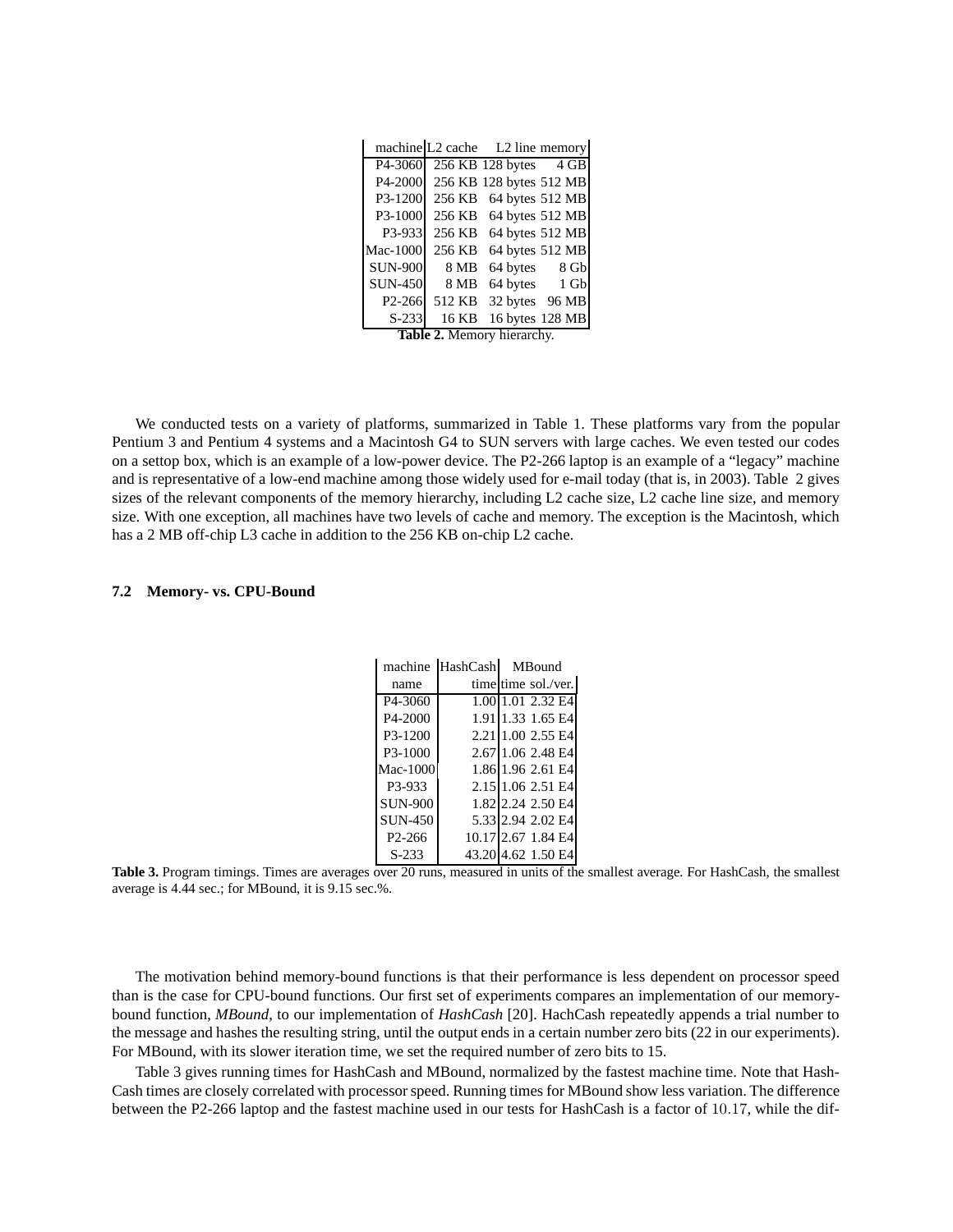ference for MBound is only a factor of 2.67. The HashCash vs. MBound gap is even larger for the S-233 settop  $box.<sup>15</sup>$ 

Modern Pentium-based machines perform well in memory-bound computations. The Macintosh does not do so well; we believe that this is due to its poor handling of the translation lookahead buffer (TLB) misses. SUN servers do poorly in spite of their large caches. This is due to their poor handling of TLB misses and the penalty for their ability of handle large memories.

### **7.3 Work Ratio**

Recall that our experiments require 15 last bits of a hash of A to be zero for the memory-bound puzzle to be solved. The expected number of paths we need to try is  $2^{15}$ . This is an upper bound on the work ratio between the solver and the verifier. However, while for the solver initialization (dominated by computing a hash of a string that depends on the input message and customizing entries of  $A$  for the input message) is well-amortized over the work involved in following the paths, for the verifier, who follows only one path, this work a non-trivial fraction of the running time.

The initialization overhead is a tradeoff between the size of  $A$ , the length of the input string, and the path length. In out experiments, A contain 256 words, the path length is equal to 2048, and the input string contains 64 bytes. The last column of Table 3 gives the work ratio. Except for the settop box, the work ratio is greater than  $2^{14}$ , which means that the work involved in following the path dominates verification. For the settop box, the ratio is slightly less than  $2^{14}$ , meaning that initialization and path-following take approximately the same time.

These experimental results show that our parameter choices yield a reasonable work ratio.

**Hit or Miss.** In the full version of the paper we show that if the adversary is constrained to follow the protocol, then even *optimal off-line* cache replacement, in which the cache line used farthest in the future is evicted from cache [7], does not significantly reduce the adversary's costs.

# **8 Freeing the Receiver from Accessing** T

Since the spam-protected receiver will sometimes act also as an e-mail sender, he will have access to the array T. However, we would like receiving mail not to have to involve accessing  $T$  at all. For example, one might wish to be able to receive mail on a cell phone. In this section we explore the possibility that the sender adds some information to its message that will permit the receiver to efficiently verify the proof of effort with no accesses to T.

*Hash Trees.* A natural suggestion is to try *Merkle hash trees* [28] (see also [19, 32]). Consider a full binary tree, where the leaves correspond to the entries of  $T$  and the value of each internal node is a an appropriately strong one-way hash of the value of its two children. Assume the receiver knows the value at the root. In order to prove the correctness of a value  $T[c]$ , the sender provides the values at the nodes on and adjacent to the path from the root to the leaf corresponding to  $T[c]^{16}$ . This is repeated for every entry of T that is to be verified (note that many of the root-leaf paths will have (relatively short) common prefixes).

How expensive is this scheme? First note that we can use universal one-way hash functions (UOWHFs) [30], since we only need to ensure that it is hard to find second preimages under the hash functions (this is sufficient because the entries in  $T$  are not chosen maliciously; only the false ones are). For this kind of one-way hash function a smaller range (smaller than the one needed for collision-intractable hashing) suffices, resulting in a shorter proof. Assuming a range of  $2^{80}$  elements and root-leaf path length  $\log |T| = 22$ , this means roughly  $22 \cdot 80 = 1760$  bits per entry of T in the successful path. Since the path length  $\ell$  is taken to be roughly 1,000–2,000, this is an additional 200–400 KB per message. There are several ways to optimize this approach; for instance, we can assume that the receiver stores instead of just the root all nodes of depth, say 10, *i.e.*, roughly 1, 000 of them. This almost cuts in half the number of additional bits to be transmitted. Under this approach, verification requires  $\ell \log |T|$  evaluations of a one-way hash function.

<sup>&</sup>lt;sup>15</sup> Note that S-233 is a special-purpose device and code produced by the C compiler may be poorly optimized of the processor. This may be one of the reasons why this machine was so slow in our tests.

<sup>&</sup>lt;sup>16</sup> This is a path in the Merkle tree, not a path in the sense of our algorithm; to avoid confusion and emphasize the distinction we call these *root-leaf* paths.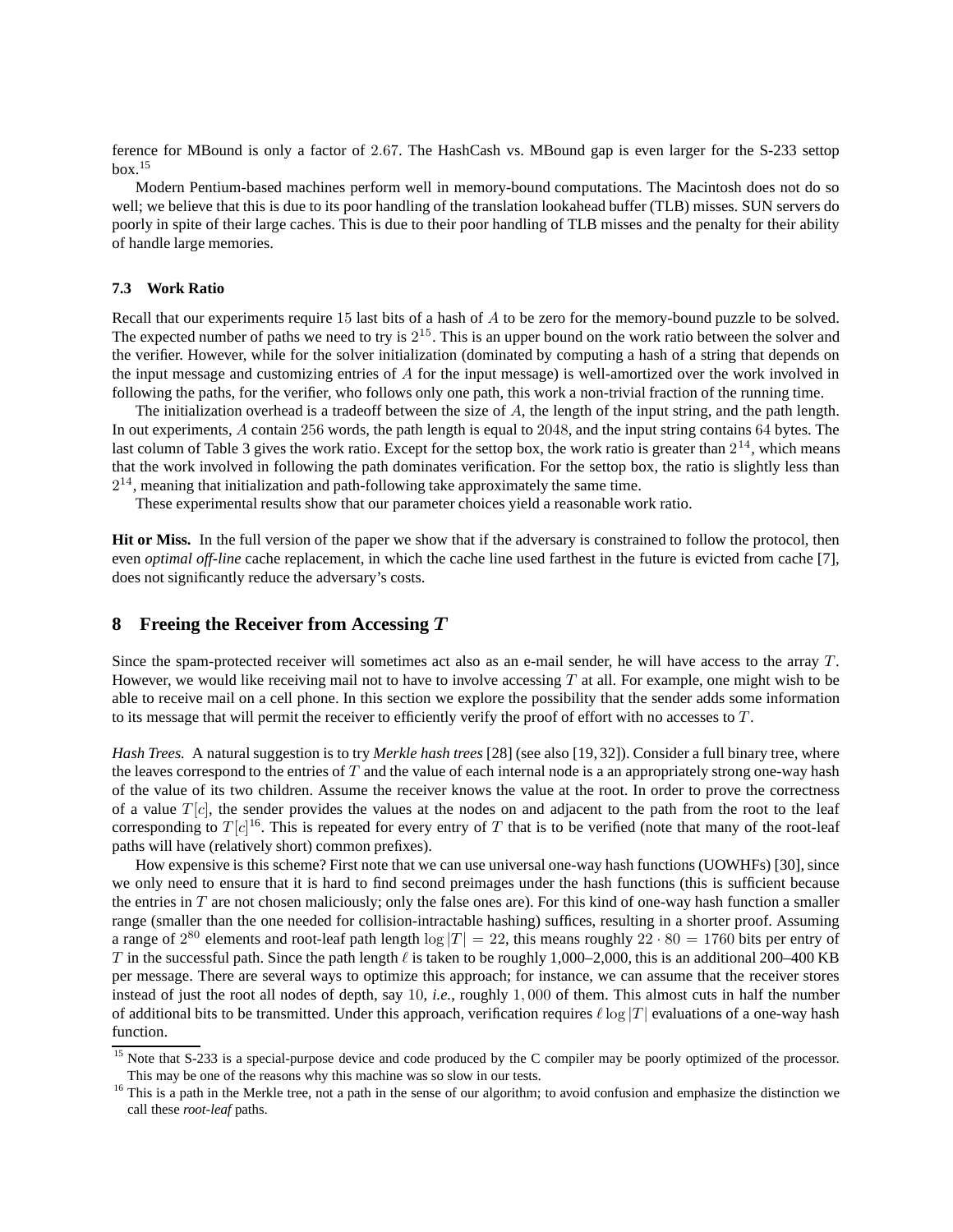*Signature Schemes.* The *conceptually* simplest method for freeing R from accessing T is for the creator of T to sign all the elements of T (more precisely, the signature is on the pair  $(c, T[c])$ , to disallow permuting the table). However, this requires too much storage at the sender, even using the signature scheme yielding the shortest signatures [10].

*Compressed RSA Signatures.* Here we use properties of the RSA scheme previously exploited in the literature [15, 14]. Let  $(N, e)$  be the public key of an RSA signature scheme chosen by the creator of  $T^{17}$ . Let F be a function mapping pairs  $(c, T[c])$  into  $Z_N^*$ , that is, a mapping from  $32 + 22 = 54$ -bit strings into  $Z_N^*$ . In our analysis we will model F as a random oracle. For all  $1 \le c \le |T|$  let  $v_c = F(c, T[c])$  and let  $w_c = v_c^{1/e} \mod N$ . Thus,  $v_c$  is a hash of the pair  $(c, T[c])$  and  $w_c$  is a signature on the string  $v_c$ .

The sender's protocol contains, in addition to T, the public modulus N, the description of F, and the  $w_c$ 's. The receiver's protocol uses only the description of F and the public key  $(N, e)$ , together with a description of the sender's path exploration algorithm (minus the array  $T$  itself).

Let the sender's successful path be the sequence  $c_1, c_2, \ldots c_\ell$  of locations in T. The proof of effort contains two parts:

1.  $T[c_1], T[c_2], \ldots, T[c_\ell]$ , (a total of about 4 KB), and 2.  $w = \prod_{i=1}^{\ell} w_{c_i} \bmod N$  (about 1 KB).

Note that there is no need to include the indices  $c_1, \ldots, c_\ell$  in the first part, as these are implicit from the algorithm. Similarly, there is no need to send the  $v_c$ 's, since these are implicit from F and the  $(c_i, T[c_i])$  pairs. Let  $t_1, \ldots, t_\ell$  be the first part of the proof, and w the second part (each  $t_i$  is *supposed* to be  $T[c_i]$ , but the verifier cannot yet be certain this is the case). The proof is checked as follows.

- 1. Compute  $v'_{c_1}, v'_{c_2}, \ldots v'_{c_\ell}$ , where  $v'_{c_i} = F(c_i, t_i)$ .
- 2. Check whether  $w^e = \prod_{i=1}^{\ell} v_{c_i}$  mod N.

The security of the scheme rests on the fact that it is possible to translate a forged signature on

$$
(c_1, T[c_1]), \ldots (c_{\ell}, T[c_{\ell}])
$$

into an inversion of the RSA function on a specific instance. This is summarized as follows:

**Theorem 2.** *If* F *is a random oracle, then any adversary attempting to produce a set of* claimed *values*

$$
T[c_1], T[c_2], \ldots T[c_\ell]
$$

that is false yet acceptable to the receiver can be translated into an adversary for breaking RSA with the same run time and probability of success *(to preserve probability of success we need that*  $e$  *be a prime larger than*  $\ell$ ).

Although transmission costs are low, the drawback of the compressed RSA scheme is again the additional storage requirements for the sender: each  $w_c$  is at least 1,000 bits (note, however, that these extra values are not needed until after a successful path has been found). This extra storage requirement might discourage a user from embracing the scheme. We address this next.

*Storage-Optimized Compressed RSA.* We optimize storage with the following storage / communication / computation tradeoff: Think of T as an  $a \times b$  matrix where  $a \cdot b = |T|$ ; the amount of extra communication will be a elements of T. The amount of extra storage required by the sender will be b signatures.

At a high level, given a path using values  $T[c_1], T[c_2], \ldots, T[c_\ell]$ , values in the same row of T will be verified together as in the compressed RSA scheme. The communication costs will therefore be at most  $a$  elements, one per row of T. However, as we will see below, *there is no need to store the* wc*'s explicitly*. Instead, we can get away with storing a relatively small number of signatures (one per column), from which it will be possible to efficiently reconstruct the  $w_c$  values as needed.

<sup>&</sup>lt;sup>17</sup> The signing key  $d$  is a valuable secret!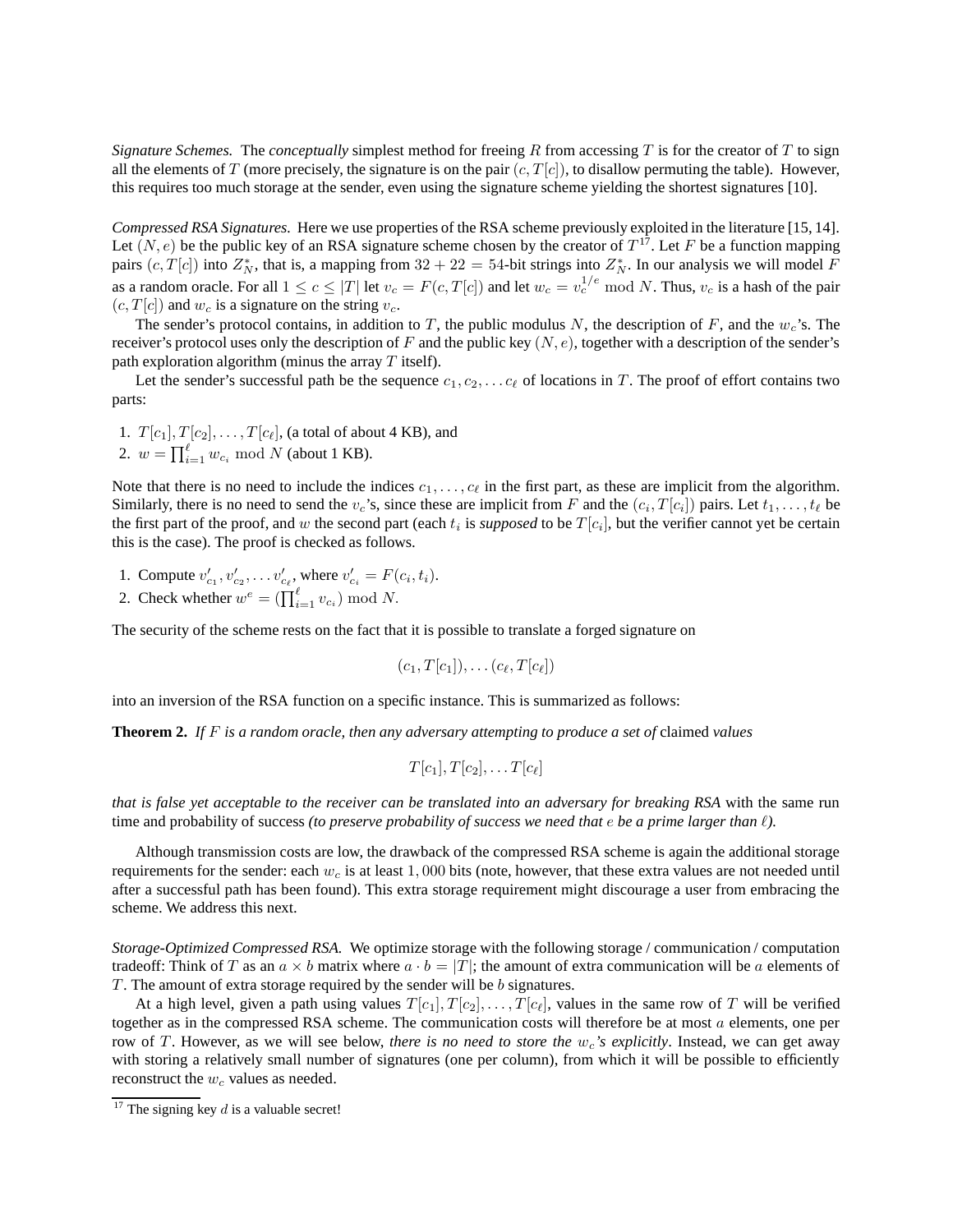Instead of a single exponent e, both sending and receiving programs will contain a (common) list of primes  $e_1, e_2, \ldots e_a$ . For  $1 \leq i \leq a$ ,  $e_i$  is used for verifying elements of row i of the table. Although we don't need to store the  $w_c$  values explicitly, for elements  $v_c$  appearing in row i we define  $w_c = v_c^{1/e_i} \mod N$ .

The compressed RSA scheme is applied to the entries in each row independently. It only remains to describe how the needed  $w_c$  values are constructed on the fly.

The b "signatures", one per column, used in the sending program are computed by the creator as follows. For each column  $1 \leq j \leq b$ , the value for column j is  $u_j = \prod_{i=1}^a w_{c_{j_i}} \mod N$ . Here,  $c_{j_i}$  is the index of the element  $T[i, j]$ , when T is viewed as a matrix rather than as an array (that is, assuming row-major order,  $c_{j_i} = (i-1)a+j-1$ ). Thus,  $v_{c_{j_i}} = T[(i-1)a+j-1]$  and  $w_{c_{j_i}} = (v_{c_{j_i}})^{1/e_i}$ . As in Batch RSA [15], one can efficiently extract any  $w_{c_{j_i}}$  from  $u_j$ using a few multiplications and exponentiations.

Set  $a = 16$ . The number of data bits in a column is  $2^4 \cdot 2^5 = 2^9$ . The number of "signature bits" is  $2^{10}$  per column. Thus storage requirement just more than doubles, rather than increasing by a factor of 5-10, at the cost of sending 16 elements of  $Z_N^*$  (*i.e.*, 2 KB).

## **9 Concluding Remarks**

We have continued the discussion, initiated in [8], of using memory-bound rather than CPU-bound pricing functions for computational spam fighting. We considered and analyzed several potential approaches. Using insights gained in the analyses, we proposed a different approach based on truly random, incompressible, functions, and obtained both a rigorous analysis and experimental results supporting our approach.

From a theoretical perspective, however, the work is not complete. First, we have the usual open question that arises whenever random oracles are employed: can a proof of security (in our case, a lower bound on the average number of cache misses in a path) be obtained without recourse to random oracles? Second, much more unusually, can we prove security without cryptographic assumptions? Note that we did not make cryptographic assumptions in our analysis.

One of the more interesting challenges suggested by this work is to apply results from complexity theory in order to be able to make rigorous statements about proposed schemes. One of the more promising directions in recent years is the work on lower bounds for branching program and the RAM model by Ajtai s [4, 5] and Beame et al [6]. It is not clear how to directly apply such results.

At first blush egalitarianism seems like a wonderful property in a pricing function. However, on reflection it may not be so desirable. Since the approach is an economic one it may be counterproductive to design functions that can be computed just as quickly on extremely cheap processors as on supercomputers – after all, we are trying to force the spammers to expend resources, and it is the volume of mail sent by the spammers that should make their lives intolerable while the total computational effort expended by ordinary senders remains benign. So perhaps less egalitarian is better, and users with weak or slow machines, including PDAs and cell phones, could subscribe to a service that does the necessary computation on their behalf. In any case, small-memory machines cannot be supported, since the large caches are so very large, so in any real implementation of computational spam fighting some kind of computation service must be made available.

## **References**

- 1. M. Abadi and M. Burrows, (multiple) private communication(s)
- 2. M. Abadi, private communication
- 3. InfoWorld http://www.infoworld.com/articles/hn/xml/02/08/13/020813hnbrin.xml
- 4. M. Ajtai, *Determinism versus Non-Determinism for Linear Time RAMs*, STOC 1999, pp. 632–641.
- 5. M. Ajtai, *A Non-linear Time Lower Bound for Boolean Branching Programs*, FOCS 1999: 60-70
- 6. Paul Beame, Michael E. Saks, Xiaodong Sun, Erik Vee, *Super-linear time-space tradeoff lower bounds for randomized computation,* FOCS 2000, pp. 169–179.
- 7. Laszlo A. Belady, *A Study of Replacement Algorithms for Virtual-Storage Computer* IBM Systems Journal <sup>5</sup>(2), pp. 78–101, 1966
- 8. M. Abadi, M. Burrows, M. Manasse, and T. Wobber, Moderately Hard, Memory-Bound Functions, manuscript paper to appear in Proceedings of the 10th Annual Network and Distributed System Security Symposium February, 2003.